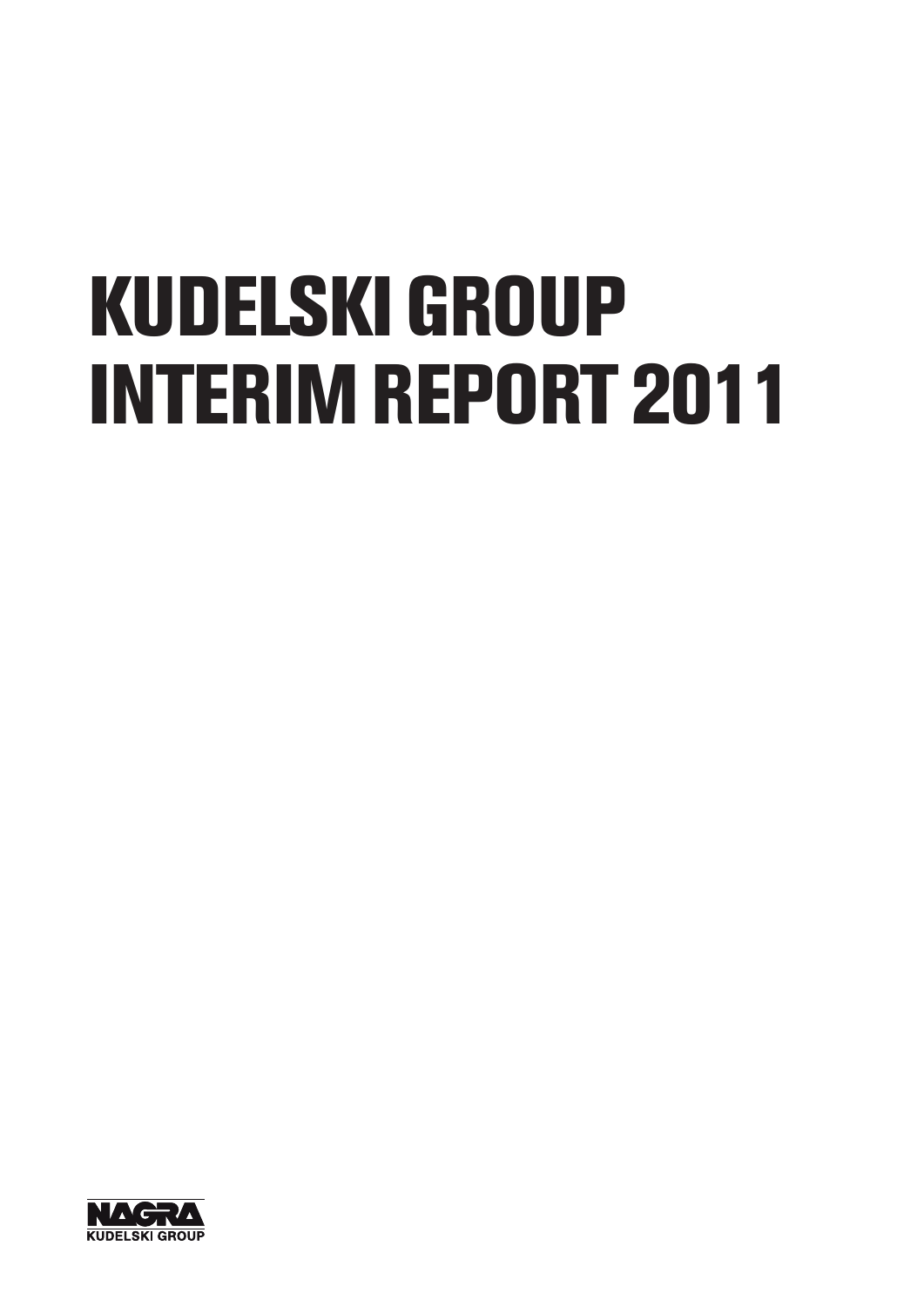# KEY FIGURES FIRST HALF 2011 (UNAUDITED)

| In CHF'000                                                                                  | January/<br><b>June 2011</b> | January/<br><b>June 2010</b> |
|---------------------------------------------------------------------------------------------|------------------------------|------------------------------|
|                                                                                             |                              |                              |
| Revenues and other operating income                                                         | 404 508                      | 517 106                      |
| Margin after cost of material                                                               | 312940                       | 393 216                      |
| Margin after cost of material in % of revenues and other operating income                   | 77.36%                       | 76.00%                       |
| OIBDA 1)                                                                                    | 27 658                       | 77 649                       |
| OIBDA in % of revenues and other operating income                                           | 6.84%                        | 15.00%                       |
| Operating (loss)/income                                                                     | $-3088$                      | 47518                        |
| Operating income in % of revenues and other operating income                                | $-0.76%$                     | 9.20%                        |
| <b>Net income</b>                                                                           | $-11475$                     | 31 999                       |
| (Loss)/earnings per bearer share (in CHF)                                                   |                              |                              |
| - basic                                                                                     | $-0.2351$                    | 0.6015                       |
| - diluted                                                                                   | $-0.2351$                    | 0.6015                       |
| <sup>1)</sup> OIBDA: operating income before interest, taxes, depreciation and amortization |                              |                              |
| In CHF'000                                                                                  | 30.06.2011 31.12.2010        |                              |
|                                                                                             | $\cdots$ $\sim$ $\sim$       | .                            |

| Equity                    | 418696  | 466 618 |
|---------------------------|---------|---------|
| Cash and cash equivalents | 274 056 | 199 031 |
|                           |         |         |
| Market capitalization     | 633 631 | 971 459 |
| Share price (in CHF)      | 13.00   | 20.00   |
|                           |         |         |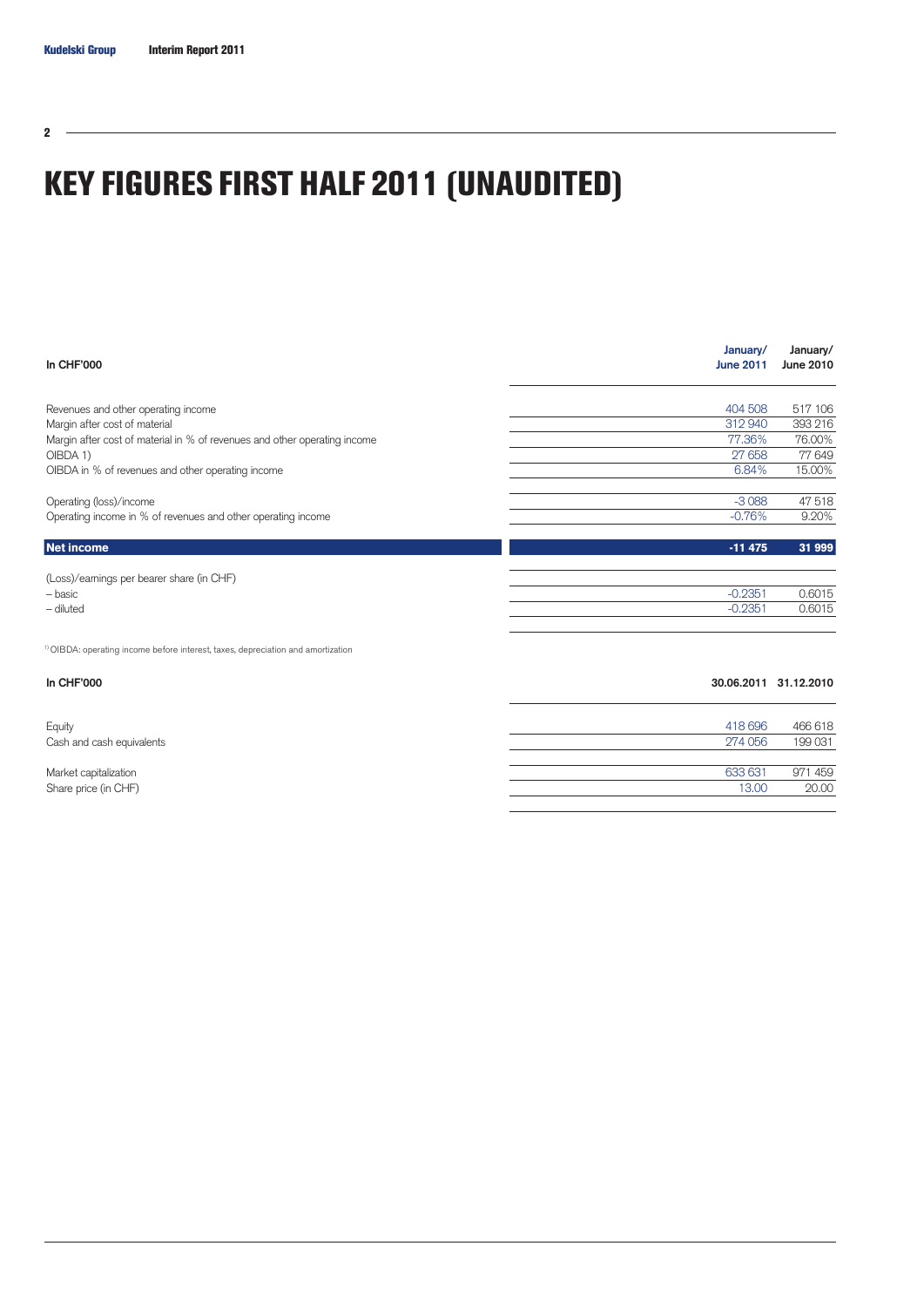# FIRST HALF 2011 HIGHLIGHTS

- Strong Swiss Franc affects the Group's results
- Major new wins in Internet TV and Middleware
- Positive operating income expected for full year
- 149 million active smart cards/modules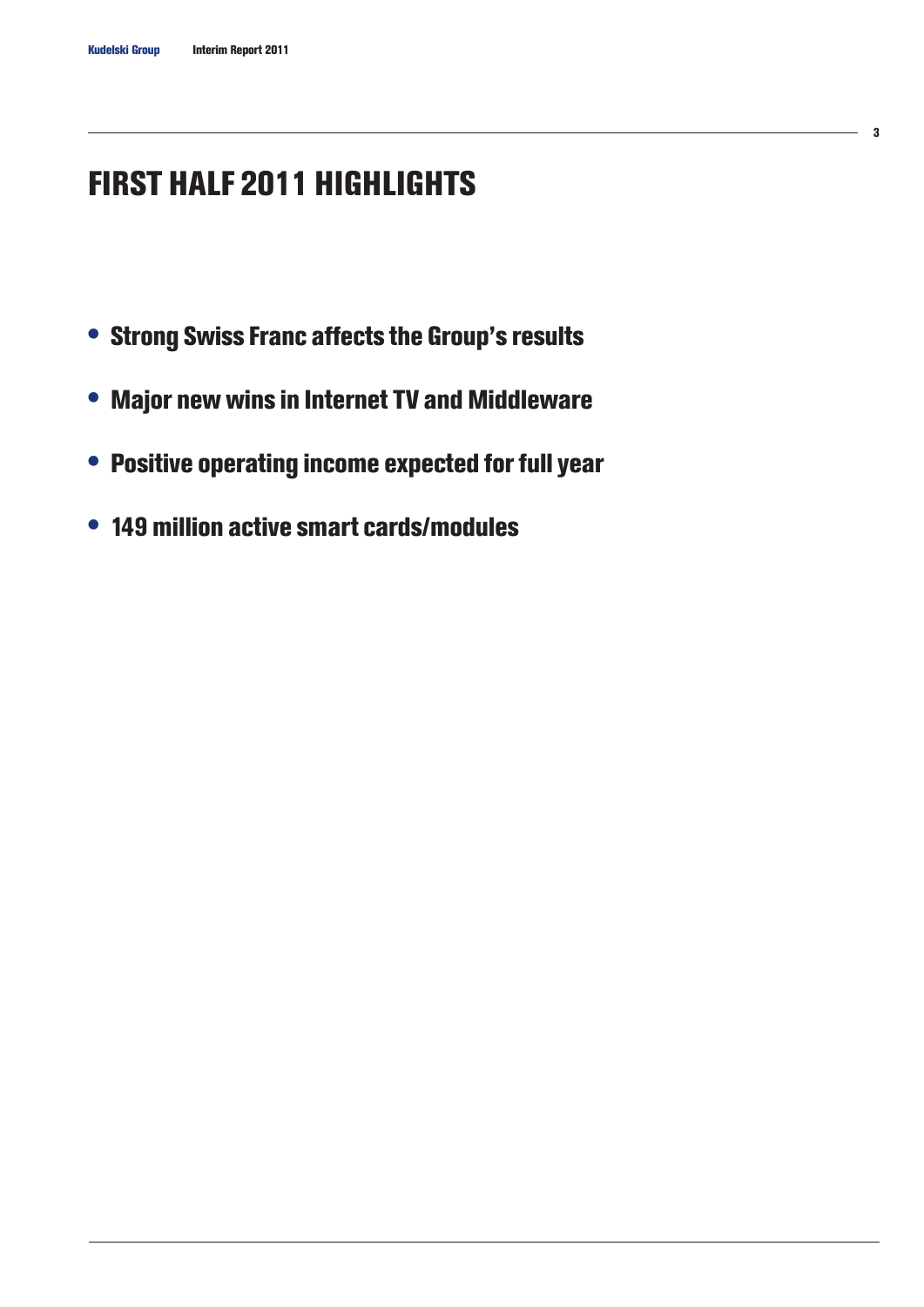# LETTER TO SHAREHOLDERS

After a strong first half 2010, the Kudelski Group has seen its profitability heavily impacted by the exchange rates issue. As anticipated, the strong Swiss Franc compared to the weakening US Dollar and Euro affected our results. This translates into a CHF 3.1 million operating loss and a CHF 11.5 million net loss for the first six months of the year.

In spite of the ongoing strengthening of the Swiss Franc, the 2011 full year results are expected to be positive. We expect indeed a return to the usual seasonality pattern, with a Digital TV second half materially stronger than the first half, contrary to 2010 which had a reverse seasonality.

Segment by segment, here are some global comments on the first six months:

- While most of the segment revenues are denominated in USD and EUR, a large proportion of Digital TV's operations are based in Switzerland and as such are denominated in Swiss Francs. Hence, most of the negative currency impact on operating income affects the Digital TV segment. This could lead us to challenge some of our Swiss activities in the following months.
- The Middleware & Advertising segment was substiantially stable during the first six months, thanks to cost cutting measures driving most of the improvement. In this second half, the Group will further rationalize the development portfolio with the goal of further reducing Middleware and Advertising's cost base.
- Public Access' operating income recovered compared to the first half of 2010, mainly reflecting a careful cost management. As in previous years, Public Access has a strong seasonality resulting in low revenues and an operating loss in the first half and a higher, profitable revenue base in the second half year.

These fundamental elements show that we are facing a negative environment but, more important, that we are determined to act by

- intensifying our costs saving programme;
- challenging our portfolio of activities;
- rebalancing our location mix where feasible and relevant;

exploring new business opportunities.

Moreover we will build on our ongoing success in ermerging markets as well as in the promising Internet TV segment, where we have won significant new clients and extended existing partnerships over the last months. Besides, the Kudelski Group is expanding its footprint in the Telcos segment, with some major client wins.

While traditional TV growth is negativeley impacted by the economic crisis, Internetbased TV continues to expand year after year. A number of service providers, be they cable, satellite or telco operators, are turning to the Kudelski Group for its expertise and innovation capabilities to address this growing trend. Customers are leveraging NAGRA solutions to enable an Internet-connected environment for their viewers as a natural extension of their existing services.

The base of Internet-connected TVs and set-top boxes is growing and is expected to continue to develop as operators see the opportunity to offer these services to their viewers, while maintaining secure access to all types of content.

Whether for TVs, PCs, mobile devices or tablets, NAGRA has become the preferred partner for TV operators by supporting service providers to integrate new technologies and turn them into successful revenuegenerating and customer loyalty strategies. In terms of emerging markets, Latin America has shown to be a successful business case, with a model that could be applied with the same success in other promising markets such as India, China or Russia. Indeed, our presence in South America continues to grow with our customers, notably in Brazil where our advanced technologies are proving critical to support the explosion of pay-TV. Today, thanks to our large network of solutions, we are able to address the specific needs and strategies of each service provider and enable them to deploy services quickly and efficiently.

Recently, Tier-1 telcos have chosen to go "NAGRA" on a global basis, which demonstrates our good positioning and product portfolio for this segment. As an example, Telefónica, one of the world's leading operators in the telecommunications sector and current NAGRA customer, has selected NAGRA to enable advanced services for its global operations, extending our technology partnership beyond conditional access to include the next generation of OpenTV middleware, as well as our solution allowing Telefónica to deliver hybrid and Internetbased services to its worldwide subscriber base.

Again, the Kudelski Group is facing a challenging environment which currently affects its profitability. We are determined to take the appropriate measures to address this issue. The implementation of such measures will take us outside our comfort zone. However, this is the price to pay for improving the long-term performance of our Group. We are confident that our Group is well positioned to further build our sustained growth in promising new markets and segments.

On behalf of the Board of Directors, I would like to thank our customers and you, our shareholders, for your trust. I would also like to express my gratitude to our teams, which contribute each and every day to the Group's growth across five continents.

André Kudelski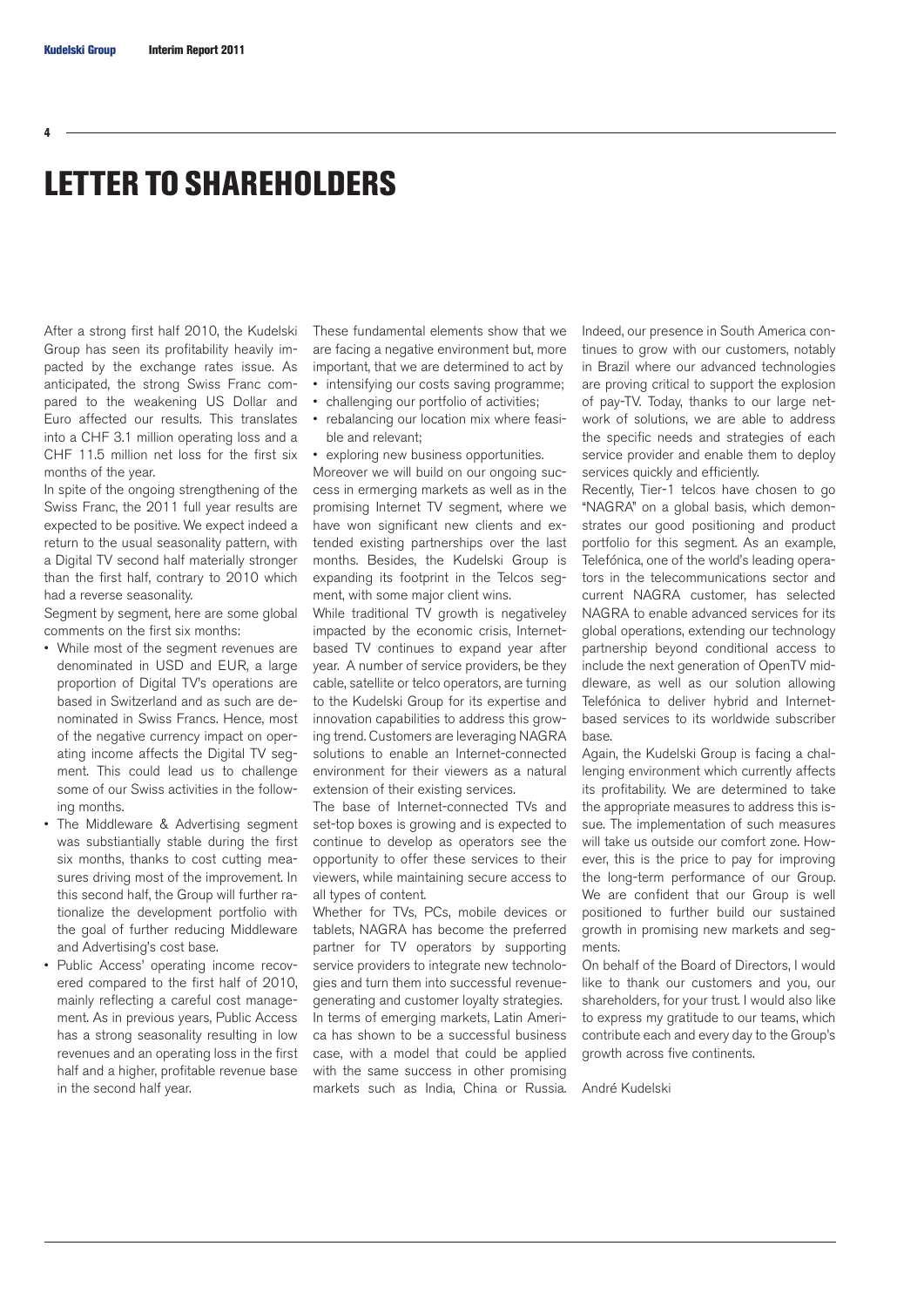### **KEY FIGURES FIRST HALF 2011 Key figures field**



5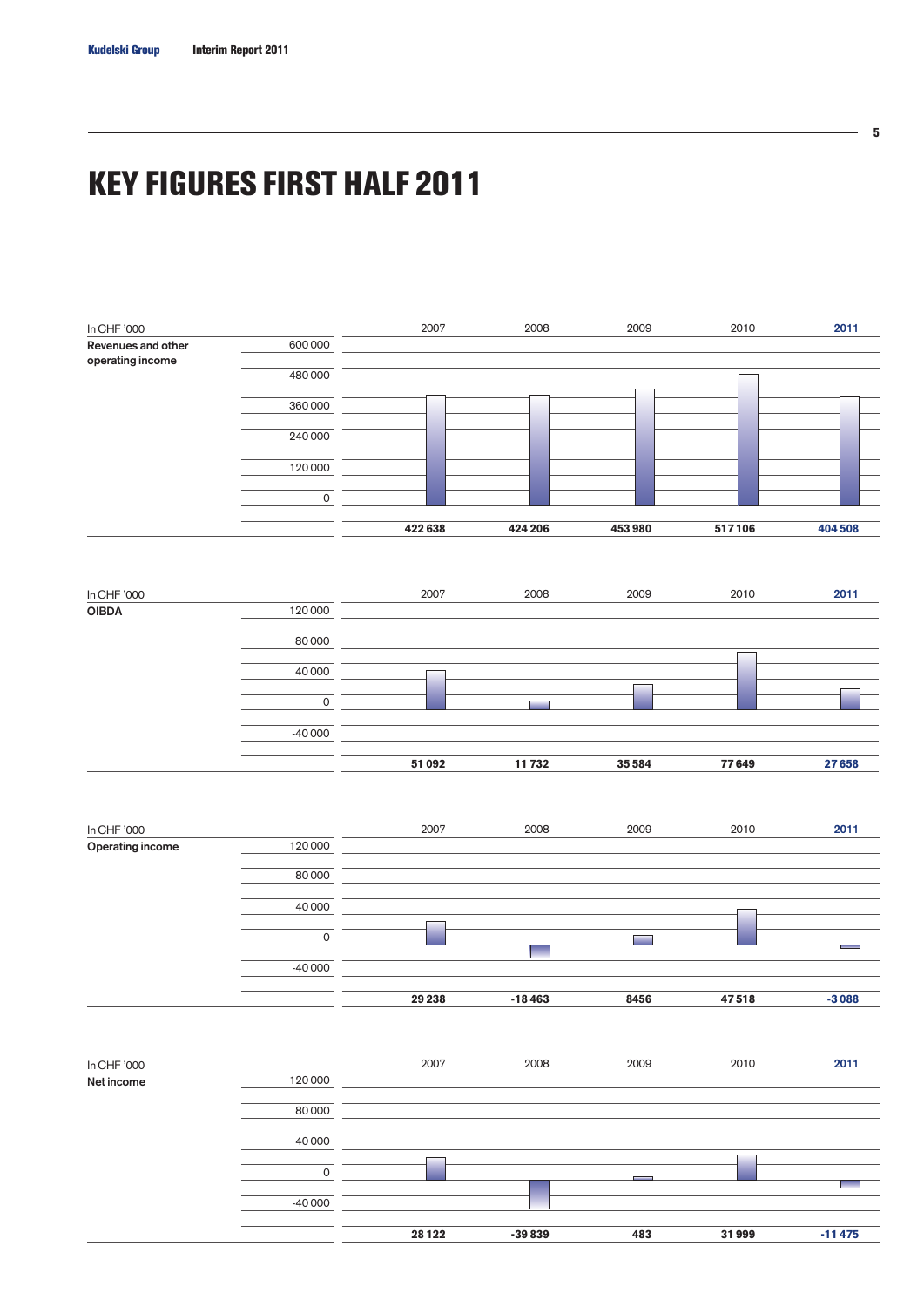# FIRST HALF 2011 RESULTS

Falling USD and EUR exchange rates heavily affected the Group first half results. Compared to the first half 2010, declining exchange rates against the Swiss Franc had a negative impact of CHF 67.0 million on Group's revenues and CHF 27.4 million on Group's operating income.

Group revenues in constant currency declined by 8.5%, while reported revenues dropped by 21.9% compared to the first half of last year, reaching CHF 392.2 million, with the Digital TV segment driving most of the revenue inflection.

As the aforementioned currency effects materially affected profitability, the Group posted a CHF 3.1 million operating loss for the first half year. In spite of the ongoing strengthening of the Swiss Franc, full year results are expected to be positive.

#### LOWER GROUP REVENUE AND COST BASE

Total revenues and other operating income for the first half year declined from CHF 517.1 million to CHF 404.5 million.

The "Margin after cost of material" (a proforma non-IFRS item) decreased by CHF 80.3 million to CHF 312.9 million. Relative to total revenues, margin after cost of material continued to grow from 71.4% in the first half 2009 to 76.0% in the first half 2010 and 77.4% in this first half 2011. The high other operating income contributed to both last and this year's high margin, as the Group benefits from innovation subsidies ("Crédit d'Impôt Recherche") accrued to its French operations.

Moreover, the revenue mix was particularly favorable in this first half with a higher share of royalty-based revenues and less system business than in previous periods.

The Group reduced personnel expenses by CHF 11.9 million, 5.8% of the previous first half's cost, with currency effects driving most of the cost reduction. Overall, Group headcount at the end of the first half was at 3'010 compared to 3'068 at the end of 2010. The end of June headcount includes 50 employees in the newly set-up Group Indian operations. Net of India, the Group decreased its headcount by 108 units in the last six months. Most of the headcount reduction is due to

portfolio measures. In the first half, the Group sold Nagra Thompson Licensing and liquidated Medioh and EmbedICs. The above headcount reduction also includes the effect of the sale of Polyright, completed at the beginning of this second half year.

Personnel expenses include CHF 3.2 million pension-related charges.

The Group reduced other operating expenses by CHF 18.4 million, 16.7% of the previous first half's cost, with currency effects driving roughly half of the cost reduction. In particular, legal and consultancy costs are CHF 5.5 million lower, as the Group systematically reduced such costs in 2011. Moreover, the Group reduced all other operating expenses with the exception of development and engineering costs, which further increased compared to the first half of 2010. The Group operating income before depreciation and amortization amounts to CHF 27.7 million, representing a CHF 50.0 million decrease compared to the first half of last year. Depreciation, amortization and impairments were substantially stable at CHF 30.7 million. As a result, the Group booked an operating loss for CHF 3.1 million.

Interest expenses of CHF 7.4 million mainly consist of charges related to the outstanding convertible bond. The Group reduced interest expenses by CHF 1.2 million as it repaid the last tranche of the loan aimed at financing the full acquisition of OpenTV. Net finance income amounts to CHF 0.3 million. At CHF 0.2 million, the share of results of associates is CHF 3.9 million lower than in the comparable 2010 period, as last year the Group booked a CHF 3.1 million gain related to the sale of its remaining stake in Ticketcorner. Income tax expenses amount to 1.4 million, reflecting the decrease in profitability. Overall, the Group generated a net loss of CHF 11.5 million, representing a decrease of CHF 43.5 million compared to the previous first half.

#### STRONG SEASONALITY EXPECTED IN 2011 FOR DIGITAL TV

Digital TV revenues declined by CHF 92.1 million to CHF 257.6 million, while operating income declined by CHF 59.8 million to CHF 14.6 million.

The strength of the Swiss Franc had a particularly strong negative impact on the Digital TV segment. Currency effects had a negative impact of CHF 46.5 million on segment revenues.

While most of the segment revenues are denominated in USD and EUR, a large proportion of Digital TV's operations are based in Switzerland and as such are denominated in Swiss Francs. Hence, most of the CHF 27.4 million negative currency impact on operating income affects the Digital TV segment.

Compared to an exceptionally strong first half 2010, Digital TV constant currency revenues were 13% lower. In the first half 2010, the Group reported an exceptional 21.4% constant currency growth as it posted material revenues from the replacement of the Virgin Media installed base of smart cards. As no such one-off revenues were booked in this first half, the number of smart cards delivered declined by 6.5 million units to 13.9 million.

The European Digital TV business experienced a severe slow-down in the first half year, with a 35.1% reduction of reported revenues to CHF 131.8 million. In constant currency, the revenue decline amounts to 25.2%. The main factor driving the lower revenue base is the base effect from the 2010 Virgin Media swap-out. The Group Italian and Spanish digital terrestrial delivered a particularly strong performance in the first half of last year, both in the core conditional access and in SmarDTV module businesses. In the second half of last year, these sales already materially slowed down and in this first half they remained at roughly the same levels as in the second half 2010. The newly launched German HD+ retail business was a strong contributor to the first half 2010 sales as distribution pipelines were filled to support the launch. As the base effect from the launch ceased, this business generated materially lower revenues in this first half.

Digital TV's American business maintained a strong momentum with a constant currency growth of 19.7%. Digital TV's revenues for the region amount to CHF 92.5 million. Once again, Latin American operations represented a particularly strong growth driver. Dish/Echostar-related revenues were lower as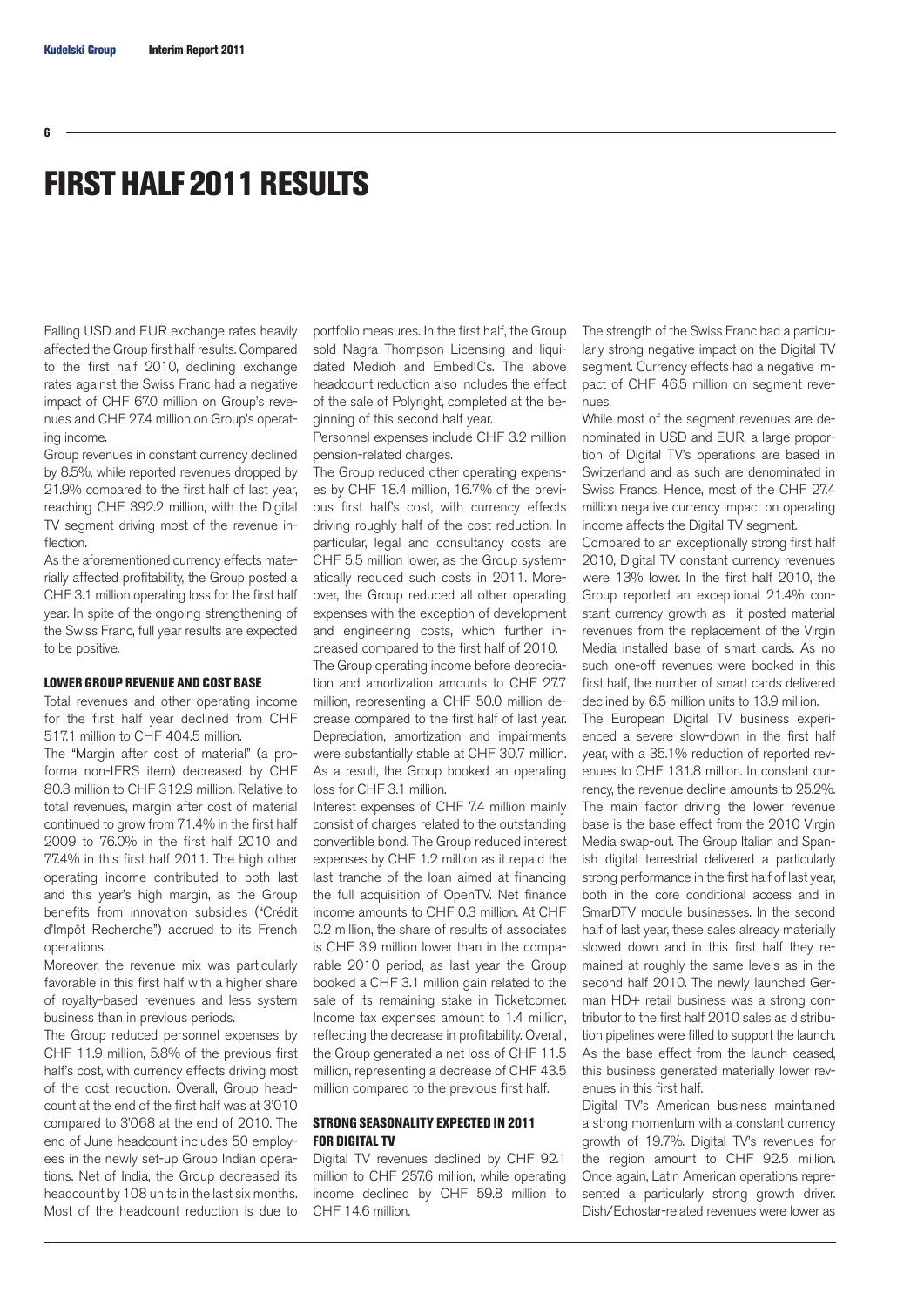the first inactive cards are reaching the minimum period, for which all cards have to pay a service fee, and hence stop paying such fee.

Asian Digital TV revenues for the first half amount to CHF 33.2 million. In constant currency, regional revenues declined by 25.1%, as the system business as well as mobile TV volumes were materially lower than in the previous year.

Digital TV posted a CHF 37.5 million Operating income before depreciation and amortization, decreasing by CHF 58.6 million from the previous first half. Following a strong first half 2010, Digital TV Operating income before depreciation and amortization reverts to a level close to the CHF 37.5 million posted in the first half 2009.

For 2011, we expect the usual seasonality patterns with a Digital TV second half materially stronger than the first half, contrary to 2010 which had a reverse seasonality.

#### RECOVERING PUBLIC ACCESS

Public Access posted a sales increase of 2.9% in constant currency, translating in an 8.3% reduction of reported revenues. Europe's constant currency growth was in line with the overall segment growth at 2.9%. The American region continues to deliver a strong performance, with a further 17.4% constant currency growth rate, following the 25% growth rate posted in the first half 2010. Asia Pacific/ Africa, on the other hand, continue to fluctuate around a small revenue base: while constant currency revenues grew by 37.7% in the first half 2010, they now shrunk by 19.2% reverting to a level close to the first half 2009's.

Public Access's Operating Income recovered compared to the first half of 2010, improving by CHF 3.0 million to a CHF 6.7 million loss, mainly reflecting a careful cost management. As in previous years, Public Access has a strong seasonality resulting in low revenues and an operating loss in the first half and a higher, profitable revenue base in the second half year.

#### STABLE MIDDLEWARE AND ADVERTISING

With a 0.3% constant currency growth, middleware and advertising revenues were substantially stable. Europe posted a 2.5%

constant currency decline, while the Americas grew by 1% and Asia/Pacific & Africa by 2.6%.

At CHF 0.7 million, the segment operating loss is improving by CHF 5.3 million compared to first half 2010.

Cost cutting measures drove most of the improvement. In this second half, the Group will further rationalize the development portfolio with the goal of further reducing Middleware and Advertising's cost base.

#### **BALANCE SHEET AND CASH FLOW**

Total non-current assets remained substantially stable in this first half, with a CHF 4.0 million reduction compared to year end 2010. The CHF 19.7 million increase of tangible fixed assets is mainly due to the acquisition of the building hosting the OpenTV San Francisco headquarters, adding CHF 33.5 million to the Group's balance sheet. A 49.9%-owned entity controlled by the Group acquired the building: hence, the entity is fully consolidated in the Group's financial statements.

Currency translation effects led to a decrease of the remaining non-current asset items.

Total current assets rose by CHF 37.9 million to CHF 636.5 million. The CHF 1.6 million increase of inventories reflects higher stock levels at SkiData and a reduction within Digital TV. In addition to currency effects and a lower sales volume, a careful management of trade accounts receivable allowed a reduction by CHE 59.9 million to CHE 185.6 million compared to year end. Other current assets rose by CHF 21.8 million to CHF 88.1 million, as subsidies due from the French Government and VAT receivables increased over the period.

At the end of the first half, cash and cash equivalents amounted to CHF 274.1 million, representing an increase of CHF 75.2 million from year end 2010. On June 16, 2011, Kudelski SA issued a new CHF 110 million straight bond, with a 5.5-year maturity and a 3% interest rate. Moreover, the Group repaid the remainder of the loan taken out for the acquisition of OpenTV.

The June 30, 2011 balance sheets includes Assets of disposal group classified as held for sale for CHF 1 million and Liabilities of disposal group classified as held for sale for

CHF 1.3 million. These items relates to the Group 50% share of Polyright, the Group decided to sell in the first half and actually sold on July 18, 2011.

Total equity for the period decreased by CHF 47.9 million, reflecting, among others, a currency translation adjustment of CHF 27.2 million and a CHF 16.0 million dividendpayment.

Total non-current liabilities rose by CHF 124.0 million, including the aforementioned newly issued straight bond and a CHF 15.7 million mortgage on the newly acquired San Francisco building. The Group reduced total current liability by CHF 42.4 million. The reduction of short-term financial debt relates to the repayment of the OpenTV loan. SkiData materially reduced trade accounts payable in line with its usual business seasonality patterns. Similarly, other current liabilities were lower, reflecting a seasonal reduction of payroll –related provisions.

In the first half, the Group generated CHF 35.4 million cash from operating activities, including a CHF 15.6 million reduction of working capital net of translation effects. The Group used CHF 52.9 million cash for investing activities. This includes a CHF 33.5 million cash out for the acquisition of the OpenTV building and CHF 19.6 million of capital expenditures and software acquisition and external developments to support the Group's operations. Cash flow from financing activities amounts to CHF 99.0 million, including in particular the proceeds from the issuance of the new straight bond and the mortgage proceeds related to the San Francisco building. Cash flow from financing activities also includes CHF 16.0 million dividend payment.

#### **OUTLOOK**

The ongoing turbulence in the foreign exchange market is likely to affect the Group second half results. Against this backdrop, the Group will intensify its cost savings program starting in this second half. Tangible results from this program are expected from 2012 on.

7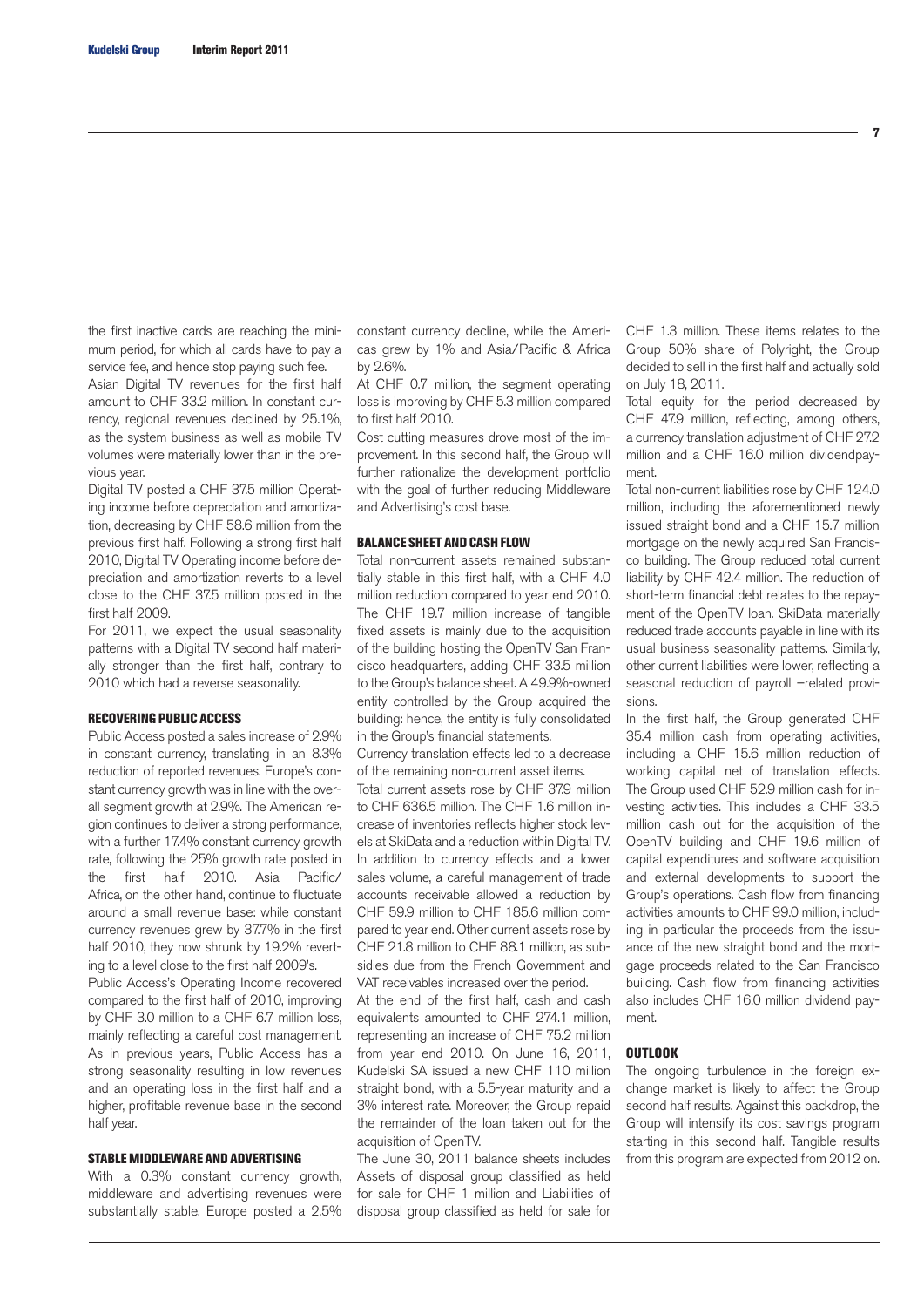# CONSOLIDATED INCOME STATEMENTS FOR THE PERIOD ENDED JUNE 30, 2011 AND 2010 (UNAUDITED)

| In CHF'000                                                        | January/<br><b>June 2011</b> | January/<br><b>June 2010</b> |
|-------------------------------------------------------------------|------------------------------|------------------------------|
| Revenues                                                          | 392 205                      | 501 950                      |
| Other operating income                                            | 12 30 3                      | 15 15 6                      |
| Total revenues and other operating income                         | 404 508                      | 517 106                      |
|                                                                   |                              |                              |
| Cost of material                                                  | $-91568$                     | $-123890$                    |
| Employee benefits expense                                         | $-193815$                    | $-205731$                    |
| Other operating expenses                                          | $-91467$                     | $-109836$                    |
| Operating income before depreciation, amortization and impairment | 27 658                       | 77 649                       |
| Depreciation, amortization and impairment                         | $-30746$                     | $-30131$                     |
| <b>Operating (loss)/income</b>                                    | $-3088$                      | 47 518                       |
| Interest expense                                                  | $-7405$                      | $-8588$                      |
| Other finance income/(expense), net                               | 283                          | $-5526$                      |
| Share of results of associates                                    | 177                          | 4 100                        |
| (loss)/income before tax                                          | $-10033$                     | 37 504                       |
| Income tax expense                                                | $-1442$                      | $-5505$                      |
| Net (loss)/income for the period                                  | $-11475$                     | 31 999                       |
| Attributable to:                                                  |                              |                              |
| - Equity holders of the company                                   | $-12539$                     | 32 802                       |
| - Non controlling interests                                       | 1 0 6 4                      | $-803$                       |
|                                                                   | $-11475$                     | 31 999                       |

### EARNINGS PER SHARE (UNAUDITED)

| In CHF                                            | January/<br><b>June 2011</b> | January/<br>June 2010 |
|---------------------------------------------------|------------------------------|-----------------------|
| (Loss)/earnings per bearer share                  |                              |                       |
| - basic                                           | $-0.2351$                    | 0.6015                |
| - diluted                                         | $-0.2351$                    | 0.6015                |
| (Loss)/earnings per registered share (not listed) |                              |                       |
| - basic                                           | $-0.0235$                    | 0.0602                |
| - diluted                                         | $-0.0235$                    | 0.0602                |

### CONSOLIDATED STATEMENTS OF COMPREHENSIVE INCOME (UNAUDITED)

| <b>In CHF'000</b>                                | January/<br><b>June 2011</b> | January/<br>June 2010 |
|--------------------------------------------------|------------------------------|-----------------------|
| Net loss/income                                  | $-11475$                     | 31999                 |
| Currency translation differences                 | $-27220$                     | $-508$                |
| Cash flow hedges                                 | $-1073$                      | 3516                  |
| Net gain on available-for-sale financial assets  | 20                           |                       |
| Total comprehensive (loss)/income for the period | $-39748$                     | 35 018                |

### **Attributable to:** – Equity holders of the company and the company and the company of the company of the company of the company of the company of the company of the company of the company of the company of the company of the company of the c – Non controlling interests

-39 748 35 018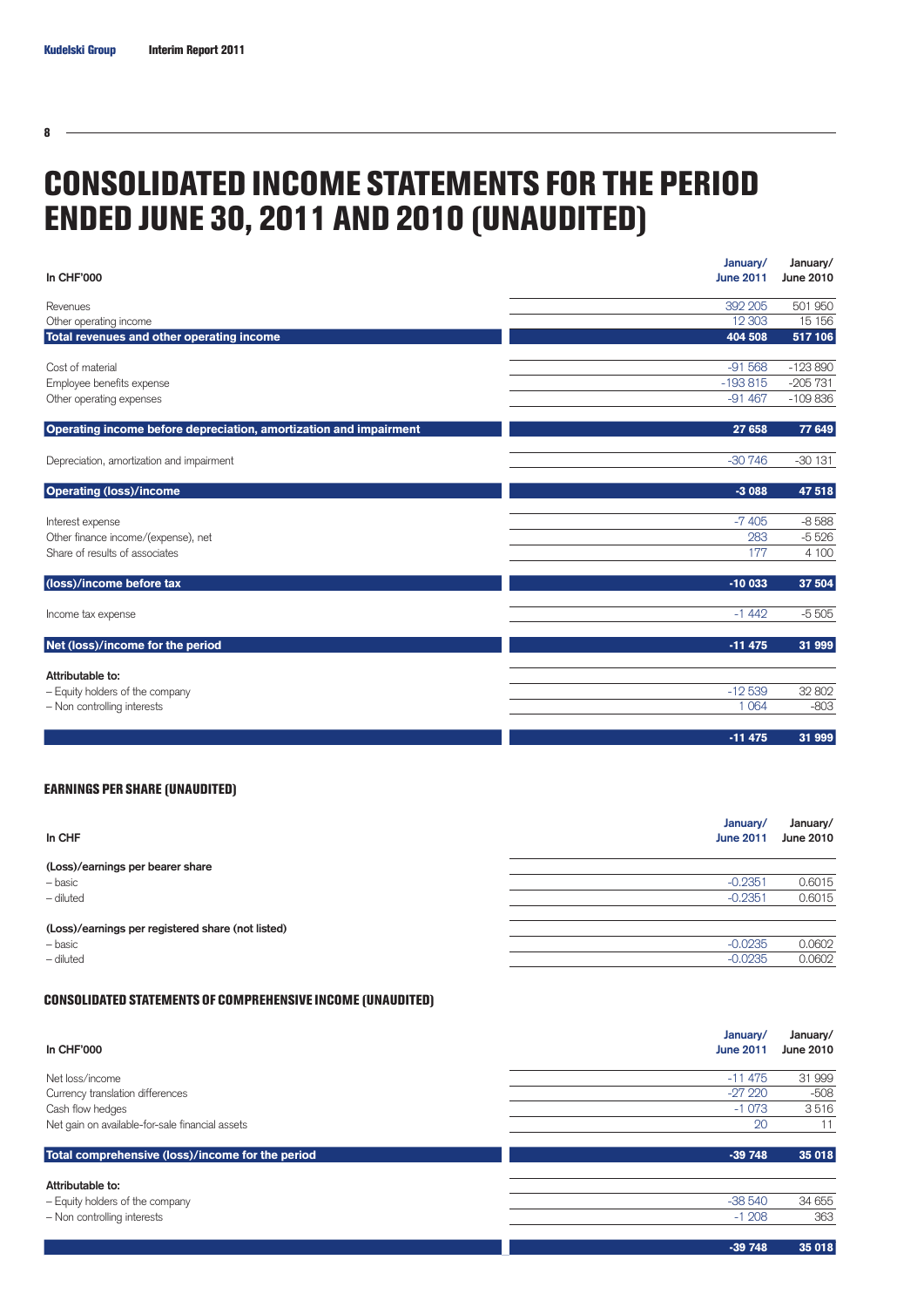# CONSOLIDATED BALANCE SHEETS AT JUNE 30, 2011 AND DECEMBER 31, 2010 (UNAUDITED)

**In CHF'000**

ASSETS

| Non-current assets<br>166 365<br>146723<br>Tangible fixed assets<br>208 462<br>223 511<br>Intangible assets<br>6 2 5 1<br>7624<br>Investments in associates<br>55 809<br>56 471<br>Deferred income taxes assets<br>65 9 28<br>Financial assets and other non-current assets<br>72 476<br><b>Total non-current assets</b><br>502 815<br>506 805<br><b>Current assets</b><br>87 291<br>85 703<br>Inventories<br>185 638<br>245 458<br>Trade accounts receivable<br>88 1 25<br>66 255<br>Other current assets<br>1 4 2 0<br>2 1 0 3<br>Financial assets (short term)<br>274 056<br>199 031<br>Cash and cash equivalents<br><b>Total current assets</b><br>636 530<br>598 550<br>Assets of disposal group classified as held for sale<br>1 0 2 2<br><b>Total assets</b><br>1 140 367<br>1 105 355<br><b>EQUITY AND LIABILITIES</b><br>Capital and reserves<br>533709<br>533 683<br>Share capital<br>$-136963$<br>$-82384$<br>Reserves<br>$-326$<br>-489<br>Treasury shares<br>396 420<br>450 810<br>Equity attributable to equity holders of the parent<br>22 276<br>15808<br>Non controlling interests<br><b>Total equity</b><br>466 618<br>418 696<br>Non-current liabilities<br>475 268<br>352 899<br>Long-term financial debt<br>5537<br>Deferred income tax liabilities<br>5854<br>30 951<br>27 737<br>Employee benefits liabilities<br>2 1 9 2<br>2 3 9 7<br>Provisions for other liabilities and charges<br>3 4 0 6<br>4 4 3 8<br>Other long-term liabilities<br><b>Total non-current liabilities</b><br>393 325<br>517354<br><b>Current liabilities</b><br>Short-term financial debt<br>47417<br>61596<br>41 007<br>55 980<br>Trade accounts payable<br>85 656<br>102 024<br>Other current liabilities<br>Current income taxes<br>2912<br>2599<br>16751<br>12 643<br>Advances received from clients<br>Derivative financial instruments<br>456<br>9 2 9 6<br>Provisions for other liabilities and charges<br>10 114<br><b>Total current liabilities</b><br>203 039<br>245 412<br>Liabilities of disposal group classified as held for sale<br>1 2 7 8<br><b>Total liabilities</b><br>721 671<br>638 737<br><b>Total equity and liabilities</b><br>1 140 367<br>1 105 355 |  | 30.06.2011 31.12.2010 |
|------------------------------------------------------------------------------------------------------------------------------------------------------------------------------------------------------------------------------------------------------------------------------------------------------------------------------------------------------------------------------------------------------------------------------------------------------------------------------------------------------------------------------------------------------------------------------------------------------------------------------------------------------------------------------------------------------------------------------------------------------------------------------------------------------------------------------------------------------------------------------------------------------------------------------------------------------------------------------------------------------------------------------------------------------------------------------------------------------------------------------------------------------------------------------------------------------------------------------------------------------------------------------------------------------------------------------------------------------------------------------------------------------------------------------------------------------------------------------------------------------------------------------------------------------------------------------------------------------------------------------------------------------------------------------------------------------------------------------------------------------------------------------------------------------------------------------------------------------------------------------------------------------------------------------------------------------------------------------------------------------------------------------------------------------------------------------------------------------------------------------------------------------------------------------|--|-----------------------|
|                                                                                                                                                                                                                                                                                                                                                                                                                                                                                                                                                                                                                                                                                                                                                                                                                                                                                                                                                                                                                                                                                                                                                                                                                                                                                                                                                                                                                                                                                                                                                                                                                                                                                                                                                                                                                                                                                                                                                                                                                                                                                                                                                                              |  |                       |
|                                                                                                                                                                                                                                                                                                                                                                                                                                                                                                                                                                                                                                                                                                                                                                                                                                                                                                                                                                                                                                                                                                                                                                                                                                                                                                                                                                                                                                                                                                                                                                                                                                                                                                                                                                                                                                                                                                                                                                                                                                                                                                                                                                              |  |                       |
|                                                                                                                                                                                                                                                                                                                                                                                                                                                                                                                                                                                                                                                                                                                                                                                                                                                                                                                                                                                                                                                                                                                                                                                                                                                                                                                                                                                                                                                                                                                                                                                                                                                                                                                                                                                                                                                                                                                                                                                                                                                                                                                                                                              |  |                       |
|                                                                                                                                                                                                                                                                                                                                                                                                                                                                                                                                                                                                                                                                                                                                                                                                                                                                                                                                                                                                                                                                                                                                                                                                                                                                                                                                                                                                                                                                                                                                                                                                                                                                                                                                                                                                                                                                                                                                                                                                                                                                                                                                                                              |  |                       |
|                                                                                                                                                                                                                                                                                                                                                                                                                                                                                                                                                                                                                                                                                                                                                                                                                                                                                                                                                                                                                                                                                                                                                                                                                                                                                                                                                                                                                                                                                                                                                                                                                                                                                                                                                                                                                                                                                                                                                                                                                                                                                                                                                                              |  |                       |
|                                                                                                                                                                                                                                                                                                                                                                                                                                                                                                                                                                                                                                                                                                                                                                                                                                                                                                                                                                                                                                                                                                                                                                                                                                                                                                                                                                                                                                                                                                                                                                                                                                                                                                                                                                                                                                                                                                                                                                                                                                                                                                                                                                              |  |                       |
|                                                                                                                                                                                                                                                                                                                                                                                                                                                                                                                                                                                                                                                                                                                                                                                                                                                                                                                                                                                                                                                                                                                                                                                                                                                                                                                                                                                                                                                                                                                                                                                                                                                                                                                                                                                                                                                                                                                                                                                                                                                                                                                                                                              |  |                       |
|                                                                                                                                                                                                                                                                                                                                                                                                                                                                                                                                                                                                                                                                                                                                                                                                                                                                                                                                                                                                                                                                                                                                                                                                                                                                                                                                                                                                                                                                                                                                                                                                                                                                                                                                                                                                                                                                                                                                                                                                                                                                                                                                                                              |  |                       |
|                                                                                                                                                                                                                                                                                                                                                                                                                                                                                                                                                                                                                                                                                                                                                                                                                                                                                                                                                                                                                                                                                                                                                                                                                                                                                                                                                                                                                                                                                                                                                                                                                                                                                                                                                                                                                                                                                                                                                                                                                                                                                                                                                                              |  |                       |
|                                                                                                                                                                                                                                                                                                                                                                                                                                                                                                                                                                                                                                                                                                                                                                                                                                                                                                                                                                                                                                                                                                                                                                                                                                                                                                                                                                                                                                                                                                                                                                                                                                                                                                                                                                                                                                                                                                                                                                                                                                                                                                                                                                              |  |                       |
|                                                                                                                                                                                                                                                                                                                                                                                                                                                                                                                                                                                                                                                                                                                                                                                                                                                                                                                                                                                                                                                                                                                                                                                                                                                                                                                                                                                                                                                                                                                                                                                                                                                                                                                                                                                                                                                                                                                                                                                                                                                                                                                                                                              |  |                       |
|                                                                                                                                                                                                                                                                                                                                                                                                                                                                                                                                                                                                                                                                                                                                                                                                                                                                                                                                                                                                                                                                                                                                                                                                                                                                                                                                                                                                                                                                                                                                                                                                                                                                                                                                                                                                                                                                                                                                                                                                                                                                                                                                                                              |  |                       |
|                                                                                                                                                                                                                                                                                                                                                                                                                                                                                                                                                                                                                                                                                                                                                                                                                                                                                                                                                                                                                                                                                                                                                                                                                                                                                                                                                                                                                                                                                                                                                                                                                                                                                                                                                                                                                                                                                                                                                                                                                                                                                                                                                                              |  |                       |
|                                                                                                                                                                                                                                                                                                                                                                                                                                                                                                                                                                                                                                                                                                                                                                                                                                                                                                                                                                                                                                                                                                                                                                                                                                                                                                                                                                                                                                                                                                                                                                                                                                                                                                                                                                                                                                                                                                                                                                                                                                                                                                                                                                              |  |                       |
|                                                                                                                                                                                                                                                                                                                                                                                                                                                                                                                                                                                                                                                                                                                                                                                                                                                                                                                                                                                                                                                                                                                                                                                                                                                                                                                                                                                                                                                                                                                                                                                                                                                                                                                                                                                                                                                                                                                                                                                                                                                                                                                                                                              |  |                       |
|                                                                                                                                                                                                                                                                                                                                                                                                                                                                                                                                                                                                                                                                                                                                                                                                                                                                                                                                                                                                                                                                                                                                                                                                                                                                                                                                                                                                                                                                                                                                                                                                                                                                                                                                                                                                                                                                                                                                                                                                                                                                                                                                                                              |  |                       |
|                                                                                                                                                                                                                                                                                                                                                                                                                                                                                                                                                                                                                                                                                                                                                                                                                                                                                                                                                                                                                                                                                                                                                                                                                                                                                                                                                                                                                                                                                                                                                                                                                                                                                                                                                                                                                                                                                                                                                                                                                                                                                                                                                                              |  |                       |
|                                                                                                                                                                                                                                                                                                                                                                                                                                                                                                                                                                                                                                                                                                                                                                                                                                                                                                                                                                                                                                                                                                                                                                                                                                                                                                                                                                                                                                                                                                                                                                                                                                                                                                                                                                                                                                                                                                                                                                                                                                                                                                                                                                              |  |                       |
|                                                                                                                                                                                                                                                                                                                                                                                                                                                                                                                                                                                                                                                                                                                                                                                                                                                                                                                                                                                                                                                                                                                                                                                                                                                                                                                                                                                                                                                                                                                                                                                                                                                                                                                                                                                                                                                                                                                                                                                                                                                                                                                                                                              |  |                       |
|                                                                                                                                                                                                                                                                                                                                                                                                                                                                                                                                                                                                                                                                                                                                                                                                                                                                                                                                                                                                                                                                                                                                                                                                                                                                                                                                                                                                                                                                                                                                                                                                                                                                                                                                                                                                                                                                                                                                                                                                                                                                                                                                                                              |  |                       |
|                                                                                                                                                                                                                                                                                                                                                                                                                                                                                                                                                                                                                                                                                                                                                                                                                                                                                                                                                                                                                                                                                                                                                                                                                                                                                                                                                                                                                                                                                                                                                                                                                                                                                                                                                                                                                                                                                                                                                                                                                                                                                                                                                                              |  |                       |
|                                                                                                                                                                                                                                                                                                                                                                                                                                                                                                                                                                                                                                                                                                                                                                                                                                                                                                                                                                                                                                                                                                                                                                                                                                                                                                                                                                                                                                                                                                                                                                                                                                                                                                                                                                                                                                                                                                                                                                                                                                                                                                                                                                              |  |                       |
|                                                                                                                                                                                                                                                                                                                                                                                                                                                                                                                                                                                                                                                                                                                                                                                                                                                                                                                                                                                                                                                                                                                                                                                                                                                                                                                                                                                                                                                                                                                                                                                                                                                                                                                                                                                                                                                                                                                                                                                                                                                                                                                                                                              |  |                       |
|                                                                                                                                                                                                                                                                                                                                                                                                                                                                                                                                                                                                                                                                                                                                                                                                                                                                                                                                                                                                                                                                                                                                                                                                                                                                                                                                                                                                                                                                                                                                                                                                                                                                                                                                                                                                                                                                                                                                                                                                                                                                                                                                                                              |  |                       |
|                                                                                                                                                                                                                                                                                                                                                                                                                                                                                                                                                                                                                                                                                                                                                                                                                                                                                                                                                                                                                                                                                                                                                                                                                                                                                                                                                                                                                                                                                                                                                                                                                                                                                                                                                                                                                                                                                                                                                                                                                                                                                                                                                                              |  |                       |
|                                                                                                                                                                                                                                                                                                                                                                                                                                                                                                                                                                                                                                                                                                                                                                                                                                                                                                                                                                                                                                                                                                                                                                                                                                                                                                                                                                                                                                                                                                                                                                                                                                                                                                                                                                                                                                                                                                                                                                                                                                                                                                                                                                              |  |                       |
|                                                                                                                                                                                                                                                                                                                                                                                                                                                                                                                                                                                                                                                                                                                                                                                                                                                                                                                                                                                                                                                                                                                                                                                                                                                                                                                                                                                                                                                                                                                                                                                                                                                                                                                                                                                                                                                                                                                                                                                                                                                                                                                                                                              |  |                       |
|                                                                                                                                                                                                                                                                                                                                                                                                                                                                                                                                                                                                                                                                                                                                                                                                                                                                                                                                                                                                                                                                                                                                                                                                                                                                                                                                                                                                                                                                                                                                                                                                                                                                                                                                                                                                                                                                                                                                                                                                                                                                                                                                                                              |  |                       |
|                                                                                                                                                                                                                                                                                                                                                                                                                                                                                                                                                                                                                                                                                                                                                                                                                                                                                                                                                                                                                                                                                                                                                                                                                                                                                                                                                                                                                                                                                                                                                                                                                                                                                                                                                                                                                                                                                                                                                                                                                                                                                                                                                                              |  |                       |
|                                                                                                                                                                                                                                                                                                                                                                                                                                                                                                                                                                                                                                                                                                                                                                                                                                                                                                                                                                                                                                                                                                                                                                                                                                                                                                                                                                                                                                                                                                                                                                                                                                                                                                                                                                                                                                                                                                                                                                                                                                                                                                                                                                              |  |                       |
|                                                                                                                                                                                                                                                                                                                                                                                                                                                                                                                                                                                                                                                                                                                                                                                                                                                                                                                                                                                                                                                                                                                                                                                                                                                                                                                                                                                                                                                                                                                                                                                                                                                                                                                                                                                                                                                                                                                                                                                                                                                                                                                                                                              |  |                       |
|                                                                                                                                                                                                                                                                                                                                                                                                                                                                                                                                                                                                                                                                                                                                                                                                                                                                                                                                                                                                                                                                                                                                                                                                                                                                                                                                                                                                                                                                                                                                                                                                                                                                                                                                                                                                                                                                                                                                                                                                                                                                                                                                                                              |  |                       |
|                                                                                                                                                                                                                                                                                                                                                                                                                                                                                                                                                                                                                                                                                                                                                                                                                                                                                                                                                                                                                                                                                                                                                                                                                                                                                                                                                                                                                                                                                                                                                                                                                                                                                                                                                                                                                                                                                                                                                                                                                                                                                                                                                                              |  |                       |
|                                                                                                                                                                                                                                                                                                                                                                                                                                                                                                                                                                                                                                                                                                                                                                                                                                                                                                                                                                                                                                                                                                                                                                                                                                                                                                                                                                                                                                                                                                                                                                                                                                                                                                                                                                                                                                                                                                                                                                                                                                                                                                                                                                              |  |                       |
|                                                                                                                                                                                                                                                                                                                                                                                                                                                                                                                                                                                                                                                                                                                                                                                                                                                                                                                                                                                                                                                                                                                                                                                                                                                                                                                                                                                                                                                                                                                                                                                                                                                                                                                                                                                                                                                                                                                                                                                                                                                                                                                                                                              |  |                       |
|                                                                                                                                                                                                                                                                                                                                                                                                                                                                                                                                                                                                                                                                                                                                                                                                                                                                                                                                                                                                                                                                                                                                                                                                                                                                                                                                                                                                                                                                                                                                                                                                                                                                                                                                                                                                                                                                                                                                                                                                                                                                                                                                                                              |  |                       |
|                                                                                                                                                                                                                                                                                                                                                                                                                                                                                                                                                                                                                                                                                                                                                                                                                                                                                                                                                                                                                                                                                                                                                                                                                                                                                                                                                                                                                                                                                                                                                                                                                                                                                                                                                                                                                                                                                                                                                                                                                                                                                                                                                                              |  |                       |
|                                                                                                                                                                                                                                                                                                                                                                                                                                                                                                                                                                                                                                                                                                                                                                                                                                                                                                                                                                                                                                                                                                                                                                                                                                                                                                                                                                                                                                                                                                                                                                                                                                                                                                                                                                                                                                                                                                                                                                                                                                                                                                                                                                              |  |                       |
|                                                                                                                                                                                                                                                                                                                                                                                                                                                                                                                                                                                                                                                                                                                                                                                                                                                                                                                                                                                                                                                                                                                                                                                                                                                                                                                                                                                                                                                                                                                                                                                                                                                                                                                                                                                                                                                                                                                                                                                                                                                                                                                                                                              |  |                       |
|                                                                                                                                                                                                                                                                                                                                                                                                                                                                                                                                                                                                                                                                                                                                                                                                                                                                                                                                                                                                                                                                                                                                                                                                                                                                                                                                                                                                                                                                                                                                                                                                                                                                                                                                                                                                                                                                                                                                                                                                                                                                                                                                                                              |  |                       |
|                                                                                                                                                                                                                                                                                                                                                                                                                                                                                                                                                                                                                                                                                                                                                                                                                                                                                                                                                                                                                                                                                                                                                                                                                                                                                                                                                                                                                                                                                                                                                                                                                                                                                                                                                                                                                                                                                                                                                                                                                                                                                                                                                                              |  |                       |
|                                                                                                                                                                                                                                                                                                                                                                                                                                                                                                                                                                                                                                                                                                                                                                                                                                                                                                                                                                                                                                                                                                                                                                                                                                                                                                                                                                                                                                                                                                                                                                                                                                                                                                                                                                                                                                                                                                                                                                                                                                                                                                                                                                              |  |                       |
|                                                                                                                                                                                                                                                                                                                                                                                                                                                                                                                                                                                                                                                                                                                                                                                                                                                                                                                                                                                                                                                                                                                                                                                                                                                                                                                                                                                                                                                                                                                                                                                                                                                                                                                                                                                                                                                                                                                                                                                                                                                                                                                                                                              |  |                       |

9

 $\overline{\phantom{0}}$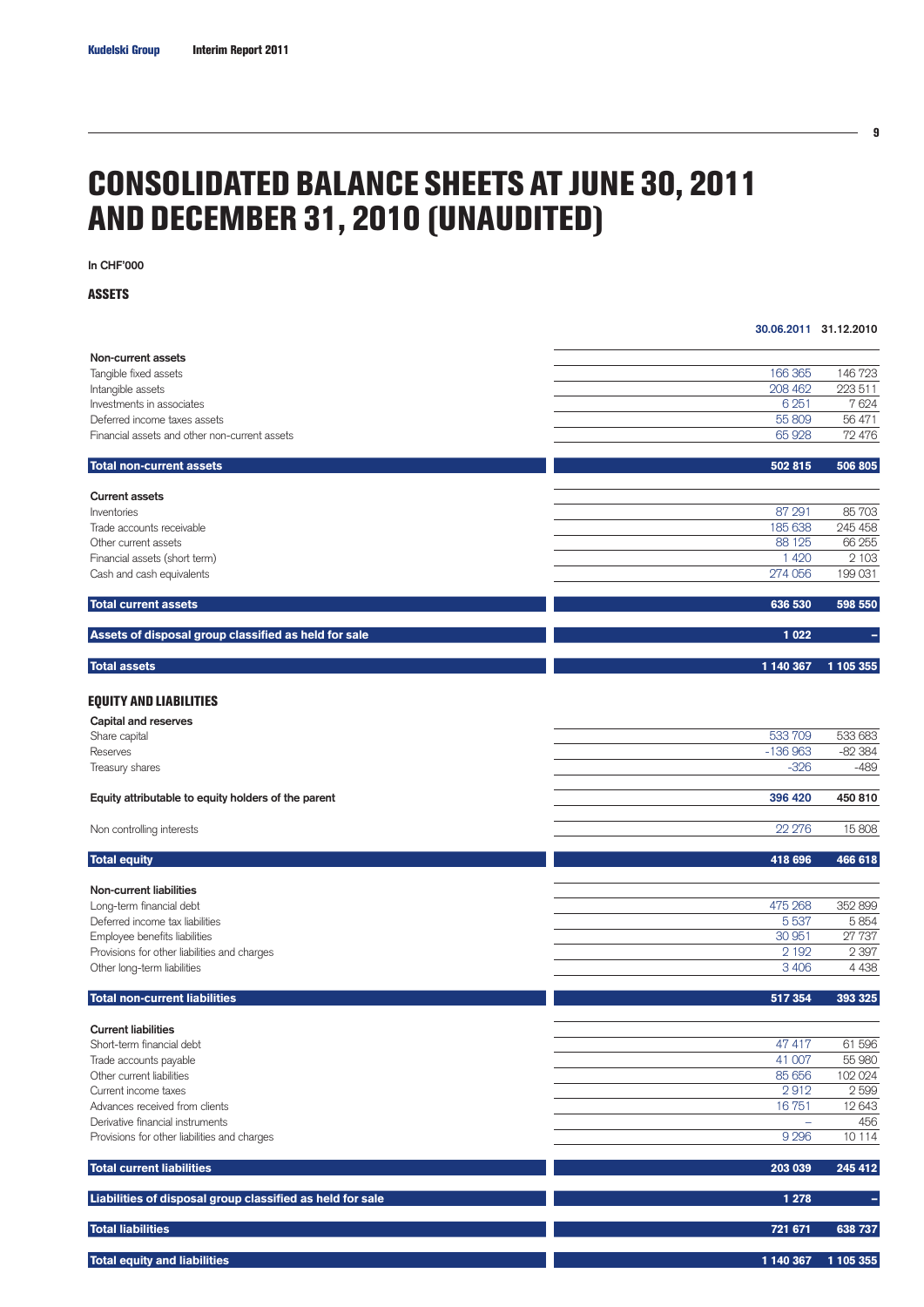$10 -$ 

# CONSOLIDATED CASH FLOW STATEMENTS FOR THE PERIOD ENDED JUNE 30, 2011 AND 2010 (UNAUDITED)

| In CHF'000                                                                                                                                                                                                                                  | January/<br><b>June 2011</b>   | January/<br><b>June 2010</b>          |
|---------------------------------------------------------------------------------------------------------------------------------------------------------------------------------------------------------------------------------------------|--------------------------------|---------------------------------------|
| Net (loss)/income for the period                                                                                                                                                                                                            | $-11475$                       | 31 999                                |
| Adjustments for:<br>Current and deferred income tax<br>Interest expense and other finance income/(expense), net                                                                                                                             | 1442<br>880                    | 5 5 0 5<br>$-66$                      |
| Allocation of the equity conversion component and transaction costs of the convertible bond and<br>borrowings<br>Depreciation, amortization and impairment<br>Change in fair value of financial assets at fair value through profit or loss | 3594<br>30746<br>$-291$        | 4 2 64<br>30 131<br>1 2 1 8           |
| Share of result of associates<br>Dividends received from associated companies<br>Non-cash employee benefits expenses                                                                                                                        | $-542$<br>849<br>3 3 9 8       | $-693$<br>624<br>1929                 |
| Change in provisions (short and long term)<br>Gain on sale of an associated company<br>Other non operating cash items                                                                                                                       | 37<br>$-489$                   | $-4458$<br>$-3080$<br>$-2571$         |
| Other non cash income/expenses                                                                                                                                                                                                              | $-2728$<br>25 4 21             | $-125$<br>64 677                      |
| Change in inventories<br>Change in trade accounts receivable                                                                                                                                                                                | $-3150$<br>54 809              | $-12893$<br>43 850                    |
| Change in trade accounts payable<br>Change in deferred costs and other net working capital headings<br>Interest paid                                                                                                                        | $-14295$<br>$-21794$<br>$-736$ | $-2309$<br>$-39561$<br>$-1557$        |
| Interest received<br>Income tax paid                                                                                                                                                                                                        | 456<br>$-5359$                 | 8 0 0 3<br>$-2660$                    |
| <b>Cash flow from operating activities</b>                                                                                                                                                                                                  | 35 352                         | 57 550                                |
| Purchases of intangible fixed assets<br>Purchases of tangible fixed assets                                                                                                                                                                  | $-9982$<br>$-43106$            | $-12748$<br>$-16299$                  |
| Proceeds from sales of tangible and intangible fixed assets<br>Investment in financial assets and loan granted                                                                                                                              | 199<br>$-95$                   | $-7660$                               |
| Divestments of financial fixed assets and loans reimbursement<br>Acquisition of subsidiaries, net of cash acquired                                                                                                                          | 921<br>$-666$                  | 74 503<br>$-1048$                     |
| Acquisition of associated companies<br>Proceeds from sale of an associated company                                                                                                                                                          | $-168$                         | $-1049$<br>3080                       |
| Cash flow (used in)/from investing activities                                                                                                                                                                                               | $-52897$                       | 38 779                                |
| Reimbursement of bank overdrafts, long term loans and other non-current liabilities<br>Increase in bank overdrafts, long term loans and other non-current liabilities                                                                       | $-33410$<br>140 672            | $-90848$<br>17 129                    |
| Proceeds trom employee share purchase program<br>Cash received from exercise of stock options<br>Proceeds from non controlling interest                                                                                                     | 31<br>7705                     | 33<br>112<br>$\overline{\phantom{a}}$ |
| Dividends paid to non controlling interests<br>Dividends paid to shareholders                                                                                                                                                               | $-29$<br>$-16011$              | $\overline{\phantom{0}}$<br>$-15958$  |
| Acquisition of treasury shares<br>Proceeds from sale of treasury shares<br>Acquisition of non controlling interests, cash outflow                                                                                                           | -<br>$\equiv$<br>÷             | -489<br>605<br>$-31320$               |
| Cash flow from/(used in) financing activities                                                                                                                                                                                               | 98 958                         | $-120736$                             |
| Effect of foreign exchange rate changes on cash and cash equivalents                                                                                                                                                                        | $-6259$                        | 1488                                  |
| Net increase/(decrease) in cash and cash equivalents                                                                                                                                                                                        | 75 154                         | $-22919$                              |
| Cash and cash equivalents at the beginning of the period<br>Cash and cash equivalents at the end of the period                                                                                                                              | 199 031<br>274 185             | 210 139<br>187 220                    |
| Net increase/(decrease) in cash and cash equivalents                                                                                                                                                                                        | 75 154                         | $-22919$                              |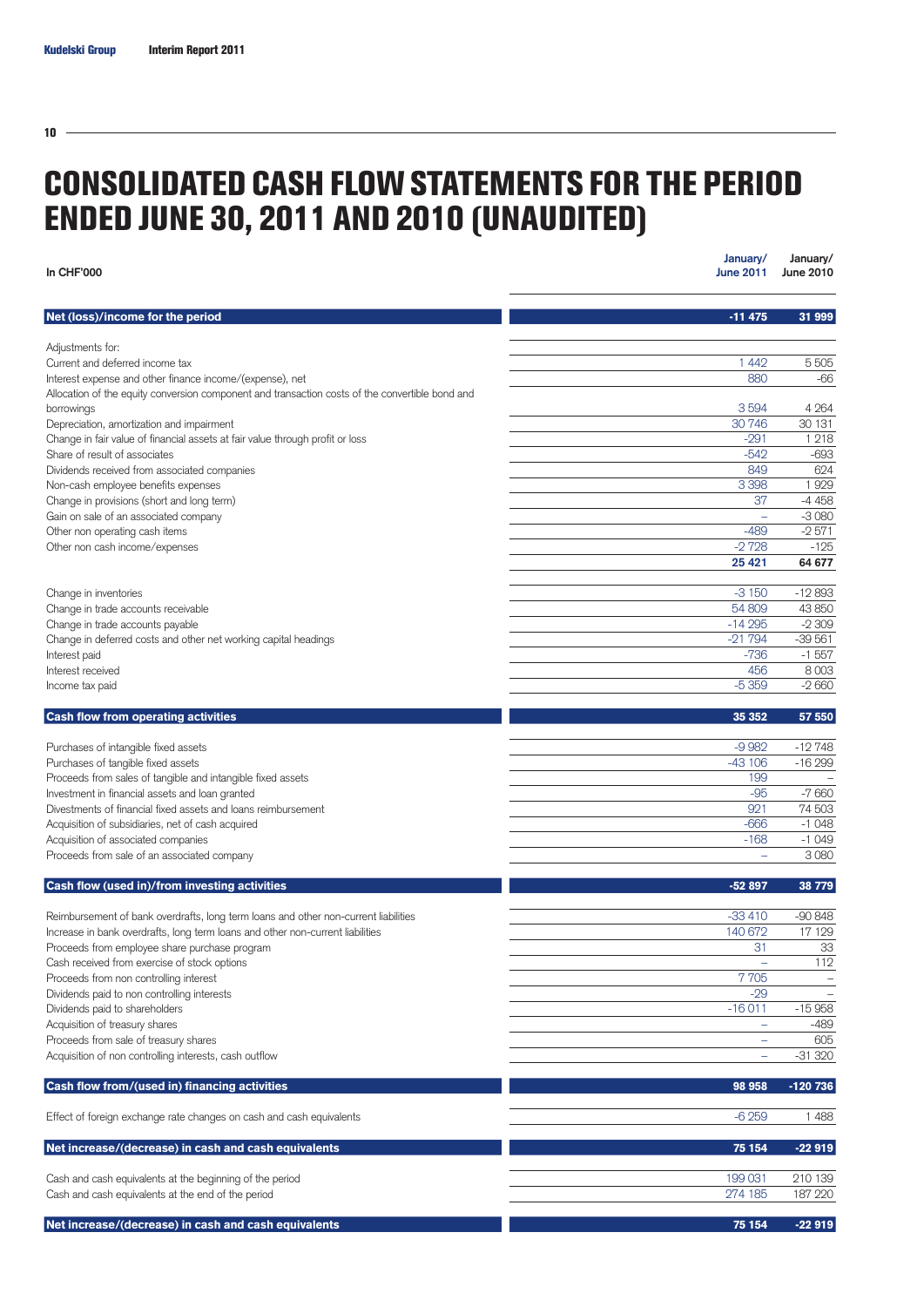# CONSOLIDATED STATEMENT OF CHANGES IN EQUITY (UNAUDITED)

|                                                                                        | Share          | Share          | Retained  | Fair value<br>and other | Currency<br>translation | Treasury | Non<br>controlling | <b>Total</b>   |
|----------------------------------------------------------------------------------------|----------------|----------------|-----------|-------------------------|-------------------------|----------|--------------------|----------------|
| In CHF'000                                                                             | capital        | premium        | earnings  | reserves                | adjustment              | shares   | interests          | equity         |
| January 1, 2010                                                                        | 531935         | 58 614         | $-139830$ | 30 571                  | $-42344$                | $-380$   | 33 079             | 471 645        |
| Total comprehensive income for the                                                     |                |                |           |                         |                         |          |                    |                |
| period                                                                                 |                |                | 32 802    | 3527                    | $-1674$                 |          | 363                | 35 018         |
| Employee share                                                                         |                |                |           |                         |                         |          |                    |                |
| purchase program                                                                       | 19             | 25             |           |                         |                         |          |                    | 44             |
| Shares issued for employees                                                            | $\overline{2}$ | $\overline{2}$ |           |                         |                         |          |                    | $\overline{4}$ |
| Acquisition of treasury shares                                                         |                |                |           |                         |                         | $-489$   |                    | $-489$         |
| Sale of treasury shares                                                                |                |                | 225       |                         |                         | 380      |                    | 605            |
| Dividend paid                                                                          |                |                |           |                         |                         |          |                    |                |
| to shareholders                                                                        |                |                | $-15958$  |                         |                         |          |                    | $-15958$       |
| Impact of transactions with non controlling<br>interests                               |                |                | $-9685$   |                         |                         |          | $-16910$           | $-26595$       |
| Impact of subsidiaries share based payments                                            |                |                | $-993$    |                         |                         |          |                    | $-993$         |
|                                                                                        |                |                |           |                         |                         |          |                    |                |
| <b>June 30, 2010</b>                                                                   | 531 956        | 58 641         | $-133439$ | 34 098                  | $-44018$                | $-489$   | 16 532             | 463 281        |
|                                                                                        |                |                |           |                         |                         |          |                    |                |
| January 1, 2011                                                                        | 533 683        | 59 036         | $-100412$ | 32 204                  | $-73212$                | $-489$   | 15 808             | 466 618        |
| Total comprehensive (loss)/income for                                                  |                |                |           |                         |                         |          |                    |                |
| the period                                                                             |                |                | $-12539$  | $-1053$                 | $-24948$                |          | $-1208$            | $-39748$       |
| Employee share                                                                         |                |                |           |                         |                         |          |                    |                |
| purchase program                                                                       | 26             | 17             |           |                         |                         |          |                    | 43             |
| Dividend paid                                                                          |                |                |           |                         |                         |          |                    |                |
| to shareholders                                                                        |                |                | $-16011$  |                         |                         |          |                    | $-16011$       |
| Dividend paid                                                                          |                |                |           |                         |                         |          |                    |                |
| to non controlling interests                                                           |                |                |           |                         |                         |          | $-29$              | $-29$          |
| Impact of transactions with non controlling<br>interests                               |                |                |           |                         |                         |          | 7705               | 7705           |
|                                                                                        |                |                | $-163$    |                         |                         | 163      |                    |                |
| Restricted shares granted to employees<br>Restricted shares allocated over the vesting |                |                |           |                         |                         |          |                    |                |
| period                                                                                 |                |                | 118       |                         |                         |          |                    | 118            |
|                                                                                        |                |                |           |                         |                         |          |                    |                |
| <b>June 30, 2011</b>                                                                   | 533 709        | 59 053         | $-129007$ | 31 151                  | $-98160$                | $-326$   | 22 276             | 418 696        |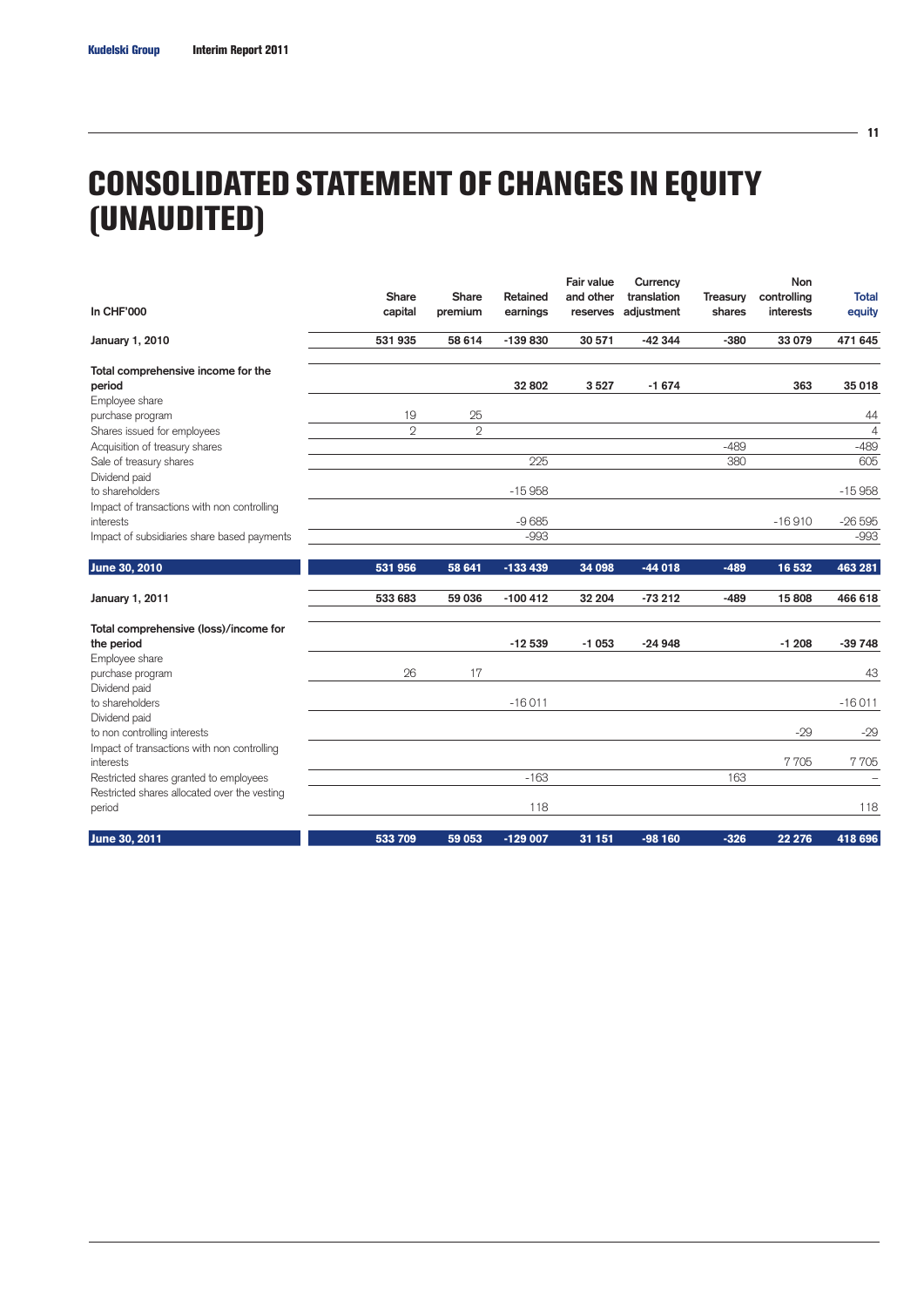#### 1. BASIS OF PREPARATION

These condensed interim financial statements were prepared in accordance with International Accounting Standard (IAS 34), Interim Financial Reporting.

### 2. SUMMARY OF SIGNIFICANT ACCOUNTING **POLICIES**

These condensed interim consolidated financial statements were prepared under the historical cost convention, except for items to be recorded at fair value.

The accounting policies adopted are consistent with those followed in the preparation of the Group's annual financial statements for the year ended December 31, 2010, except those described below.

The Group has adopted for the first time the following new standards and amendments to standards for the financial year beginning January 1, 2011:

- Improvements to IFRS 2010: among amendments, those related to IAS 34 and IFRS 7 impact disclosures as of June 30, 2011.

Items that will be applied by the Group at December 31, 2011 which will have limited impact or will not be relevant for Group operations:

- IAS 24 (revised) Related Party Disclosures (effective from 1 January 2011) clarifies and simplifies the definition of a related party and removes the requirement for government-related entities to disclose details of all transactions with the government-related entities.
- IAS 32 (amendment) (effective from 1 February 2010) implies that rights issues are required to be classified as equity in certain conditions.

The following IFRIC is mandatory for the first time for the financial year beginning 1 January 2011, but had limited impact or was not relevant for Group operations:

- IFRIC 14, Prepayments of a minimum funding requirement.
- IFRIC 19, Extinguishing financial liabilities.

#### 3. SEASONALITY

Seasonality impacts the business segments as follows:

#### DIGITAL TELEVISION SOLUTIONS:

In the Digital Television Solutions business, Christmas sales usually lead to higher volumes for some of our clients and therefore higher revenues for the Group.

Furthermore, the Digital Television Solutions business may be subject to abnormal seasonality due to bulk orders of smart cards from large customers (e.g. for swap outs) which can also substantially impact annual revenues.

#### PUBLIC ACCESS:

SkiData has strong seasonal revenue variations in particular in the ski access business as it earns most of its revenues in the fourth quarter.

#### MIDDLEWARE & ADVERTISING:

In the Middleware business, Christmas settop-box sales are usually higher, resulting in higher revenues in the last quarter and in the first quarter of the following year due to the time lag of royalty reports. There is no seasonality in the Advertising business.

### 4. BUSINESS COMBINATIONS

On April 12, 2011, Kudelski SA purchased 100% of EnMedia Software Technologies Pvt Ltd, India, for a consideration of kCHF 366. EnMedia Software Technologies Pvt Ltd provides software services, consultation, end to end system design, development and delivery of embedded software to customers. No goodwill arose from this acquisition.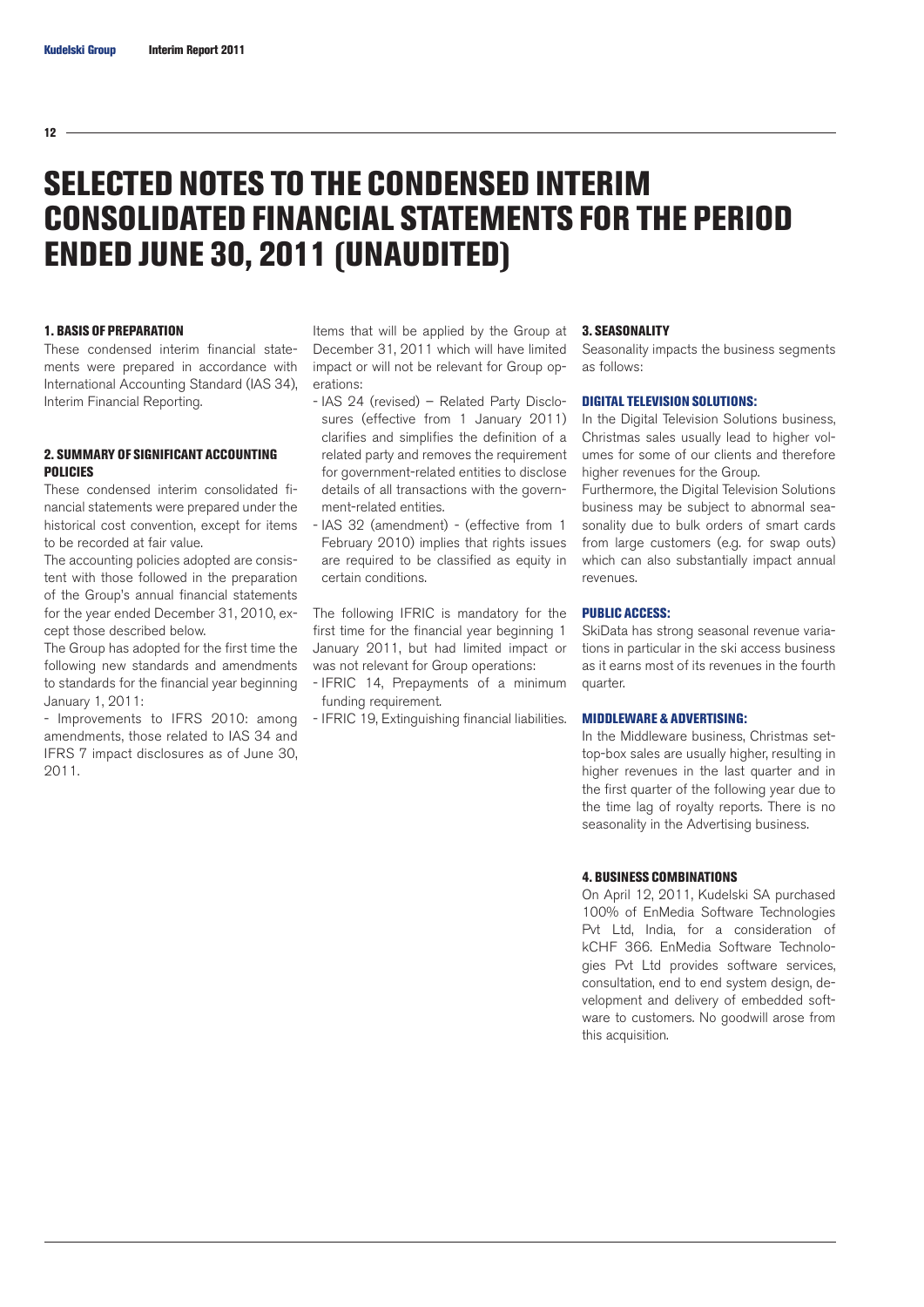The assets and liabilities arising from this business combination are as follows:

|                                                     |                           | <b>Fair value of</b>     |
|-----------------------------------------------------|---------------------------|--------------------------|
| In CHF'000                                          | Acquirees carrying amount | assets<br>acquired       |
| Tangible fixed assets                               | 16                        | 50                       |
| Intangible fixed assets (Goodwill excl.)            | $\qquad \qquad -$         | 322                      |
| Trade accounts receivable                           | 73                        | 73                       |
| Other current assets                                | 27                        | 27                       |
| Cash and cash equivalents                           | 69<br>$-27$               | 69<br>$-27$              |
| Trade accounts payable<br>Other current liabilities | $-148$                    | $-148$                   |
| Deferred tax liabilities                            |                           |                          |
| <b>Net assets</b>                                   | 10                        | 366                      |
| Non controlling interests purchased                 | $\overline{\phantom{0}}$  | $\overline{\phantom{m}}$ |
| Fair value of net assets acquired                   |                           | 366                      |
| Purchase consideration:                             |                           |                          |
| - cash paid                                         |                           | 366                      |
| Fair value of net assets acquired                   |                           | $-366$                   |
| Goodwill                                            |                           | -                        |
| Purchase consideration in cash:                     |                           |                          |
| - cash paid                                         |                           | 366                      |
| Cash and cash equivalents acquired                  |                           | $-69$                    |
| Net cash outflow from acquisitions                  |                           | 297                      |

#### CONTRIBUTION AND PRO FORMA DATA INCLUDING BUSINESS COMBINATIONS FOR THE PERIOD ENDED JUNE 30, 2011

The acquired business contributed to Group net income kCHF -347 for the period from acquisition date to June 30, 2011. If the acquisition had occurred on January 1, the consolidated revenues and net income would have been approximately kCHF 392258 and kCHF -11525 respectively.

#### **DIVESTMENTS**

On June 16, 2011, the Group disposed of its 50% stake of the joint venture Nagra Thomson Licensing for kCHF 536.

### 5. SHARE-BASED PAYMENTS EMPLOYEE SHARE PLAN

As of June 30, 2011, 2600 bearer shares were underwritten by employees according to the articles of the Employee Share Plan. The attributable expense in the income statement is kCHF 12 for the bearer shares.

#### OTHER SHARE-BASED PAYMENTS

In 2010, following OpenTV Corp acquisition, 16'752 bearer shares were granted to employees as retention with restrictions lapsing one-third on each of June 30, 2011, June 30, 2012 and June 30, 2013. These shares have been purchased on the stock market for an average consideration of CHF 29.20 per bearer share. The share-based compensation amounts to kCHF 489 and is

allocated against the income statement over the vesting period. On June 30, 2011, kCHF 163 of these shares vested and were transferred to the benefiting employees.

#### 6. TREASURY SHARES

In March 2010, the Group sold 20155 treasury shares on the stock market for a total consideration of kCHF 605. The book value for these shares was kCHF 380. The profit resulting from the sale of this transaction has been recognized in the equity.

The Group purchased in May 2010 on the stock market 16752 bearer shares allocated to a retention plan for a consideration of kCHF 489 (see note 5).

13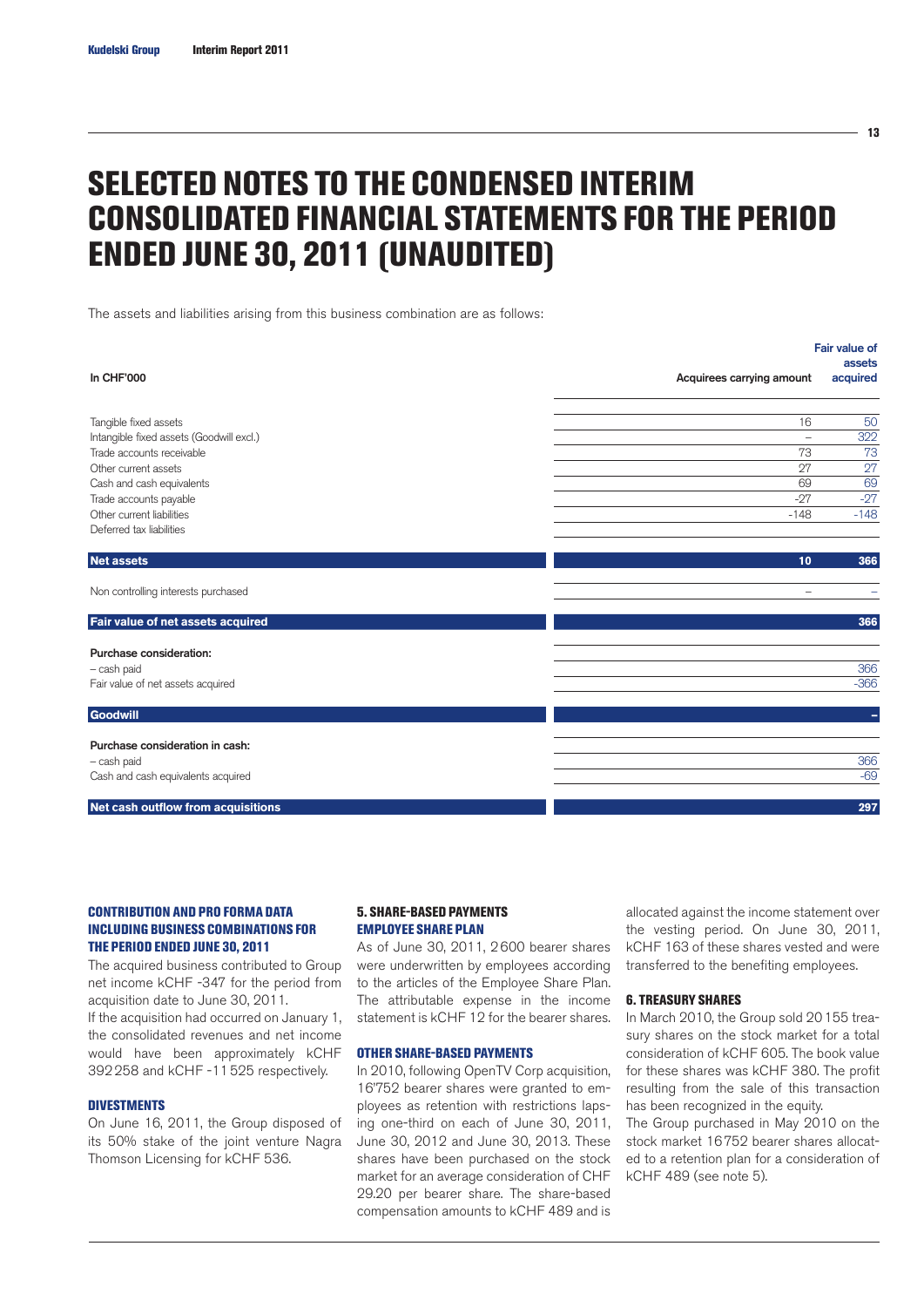### 7. BONDS ISSUANCE 2011/2016

On June 16, 2011 Kudelski SA issued a CHF 110 million bond with a subscription price of 100.284%, bearing an interest rate of 3% and maturing on December 16, 2016 with denominations of CHF 5000 and multiples thereof. The bonds are measured at amortized cost using the effective interest rate method. The proceeds amounts to kCHF 110312 less issuance costs of kCHF 1786 totaling a net proceed of kCHF 108526 and resulting in an effective interest rate of 3.32%.

#### 8. ACQUISITION OF NON CONTROLLING INTERESTS

In the first half 2010, the Group acquired non controlling interests of OpenTV Group for a cash consideration of kCHF 31 320. On April 5, 2011, the Group reissued and amended its 2010 financial statements to modify the classification of such transactions in the cash flow statement (reclassification of the cash flows related to the acqui-

sition of non controlling interests from investing to financing activities). Hence, prior year cash flow statement figures have been restated to reflect such change.

#### 9. PAID DIVIDEND

On April 12, 2011, the Group paid a dividend of CHF 0.30 per bearer share and CHF 0.03 per registered share. The dividend amounts to kCHF 16011.

#### 10. SIGNIFICANT EVENTS AND TRANSACTIONS

During the first half 2011, the Group invested 49.9% in a newly created company that acquired the building hosting the OpenTV Inc headquarters in San Fransisco for a total consideration of CHF 33.5 million. To acquire the building, the newly created company contracted a mortgage of CHF 18.1 million. The remaining 50.1% are held by a related party. As the Group has control over the main decisions, this company is consolidated as a subsidiary.

#### 11. EVENTS SUBSEQUENT TO BALANCE SHEET DATE AND DISPOSAL GROUP

The assets and liabilities of the joint-venture polyright SA, Sion (hereafter "polyright" and part of the Public Access segment) have been presented as held for sale following the decision to dispose of this operation. polyright assets and liabilities are a disposal group. polyright is not a discontinued operation at June 30, 2011 as it does not represent a major line of business.

On July 18, 2011, the Group signed a share purchase agreement to dispose of polyright. Assets and liabilities of the disposal Group are disclosed at carrying amount, as the sale price is higher than the carrying amount.

| 30.06.2011 |
|------------|
|            |
| 61         |
| 48         |
| 26         |
| 412        |
| 304        |
| 129        |
| 42         |
|            |
| 1022       |
|            |
| 361        |
| 350        |
| 566        |
|            |
| 1 278      |
| $-255$     |
|            |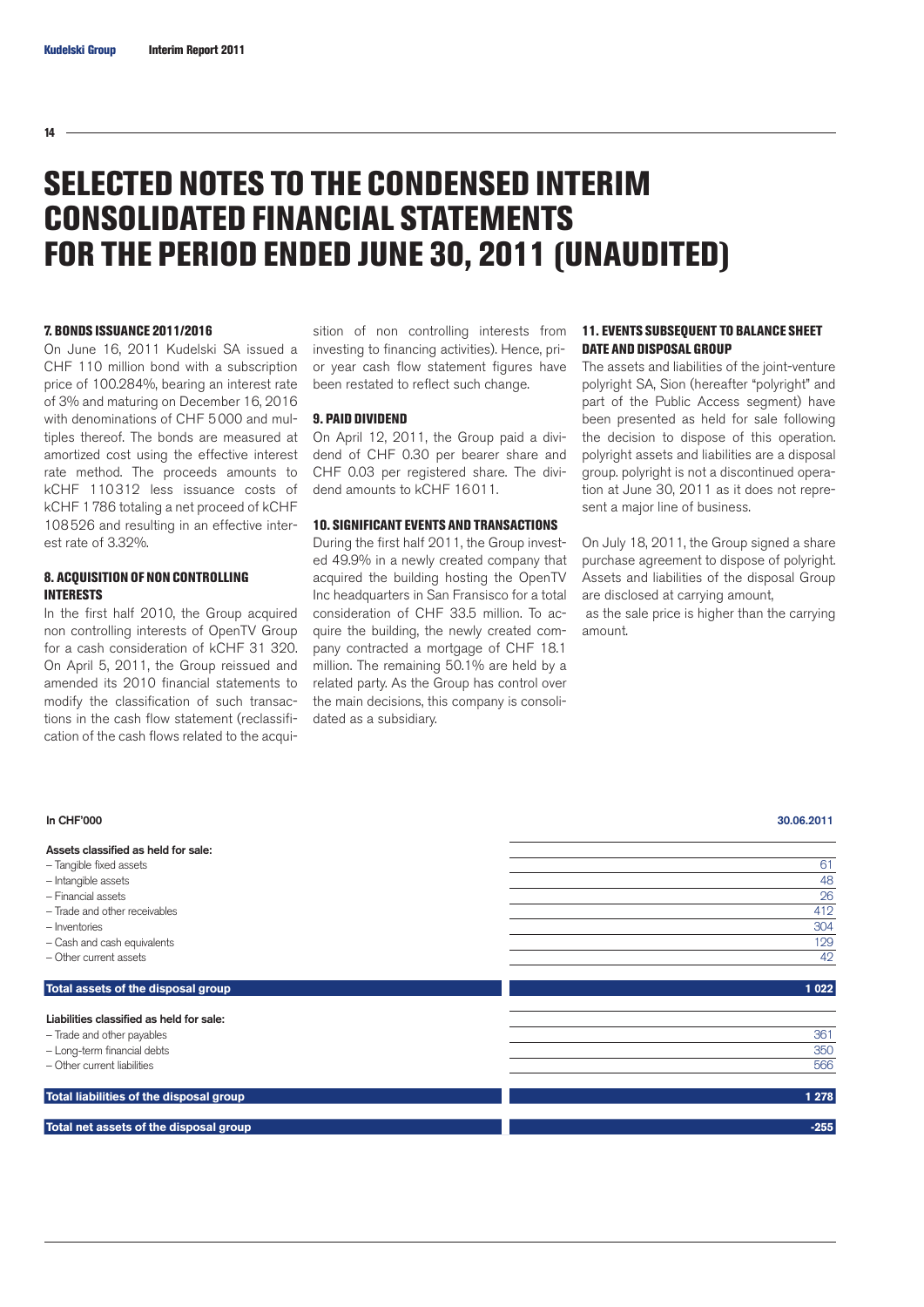### 12. PRINCIPAL CURRENCY TRANSLATION RATE

|            | Period end rates<br>balance sheets | used for the consolidated |            | used for the consolidated<br>and cash flow statements |
|------------|------------------------------------|---------------------------|------------|-------------------------------------------------------|
|            | 30.06.2011                         | 31.12.2010                | 30.06.2011 | 30.06.2010                                            |
| I USD      | 0.845                              | 0.935                     | 0.905      | 1.084                                                 |
| <b>EUR</b> | .220                               | 1.250                     | 1.269      | .435                                                  |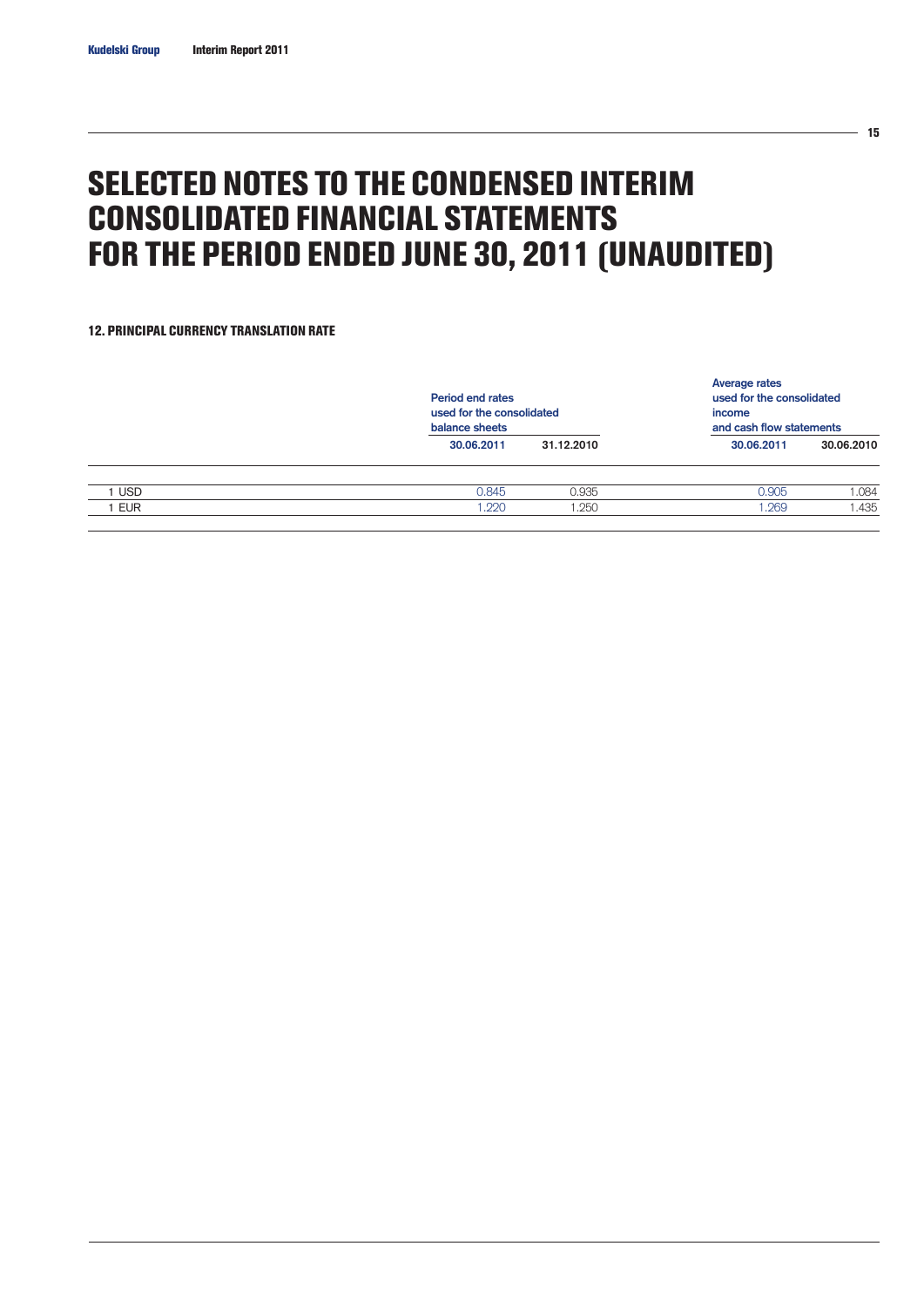#### 13. SEGMENT INFORMATION

IFRS 8 requires operating segments to be identified based on internal reporting that is regularly reviewed by the chief operating decision maker.

Group operating segments represent strategic business units that offer different products and services for which internal reporting is provided to the chief operating decision maker. The chief operating decision maker reviews internal reports in order to allocate resources to the segment and to assess its performance.

The Group is organized operationally on a worldwide basis in 3 operating segments:

- Digital Television Solutions

- Public Access

- Middleware & advertising

These operating segments, which are reflected in internal management reporting, can be described as follows:

The Digital TV division provides open conditional access solutions allowing digital TV operators and content providers to operate a wide range of high value-added pay TV services on a secure platform.

The Public Access division provides access control systems and ticketing services for ski lifts, car parks, stadiums, concert halls and important events as well as multifunctional cards for universities and corporations.

The Middleware & Advertising division provides middleware software, applications, including advanced advertising and interactive services as well as professional services for digital and interactive television.

Income and expenses relating to Corporate include the costs of Group Headquarters and the items of income and expense which are not directly attributable to specific divisions. These elements are reported under the "Corporate common functions".

The measure of income statement presented to manage Segment performance is the segment operating income/(loss). Segment operating income/(loss) is based on the same accounting policies as consolidated operating income/loss except that intersegment sales are eliminated only at the consolidation level.

Reportable segment assets include Total assets allocated by segment with the exclusion of Intersegment balances which are eliminated. Unallocated assets include assets that are managed on a central basis. These are part of the reconciliation to Balance sheet assets.

#### **Operating divisions**

|                                                          | <b>Digital Television Solutions</b> |                   |
|----------------------------------------------------------|-------------------------------------|-------------------|
| In CHF'000                                               | January/June 2011                   | January/June 2010 |
| <b>Total segment Revenues</b>                            | 258 822                             | 350 301           |
| Inter-segment revenues                                   | $-1252$                             | $-611$            |
| <b>Revenues from external customers</b>                  | 257 570                             | 349 690           |
| Operating income - excluding corporate common functions  | 14 5 93                             | 74 385            |
| Corporate common functions                               |                                     |                   |
| Interest expense and other Finance income/(expense), net |                                     |                   |
| Share of result of associates                            |                                     |                   |
| Income before tax                                        |                                     |                   |
|                                                          | 30.06.2011                          | 31.12.2010        |
| <b>Total segment Assets</b>                              | 718768                              | 733 402           |
|                                                          |                                     |                   |

| In CHF'000                                    | 30.06.2011 31.12.2010 |           |
|-----------------------------------------------|-----------------------|-----------|
| <b>Total Segment Assets</b>                   | 1036989               | 069 204   |
| Cash & Cash equivalents                       | 98 670                | 30 981    |
| Other current assets                          | 140                   | 602       |
| Financial assets and other non-current assets | 4568                  | 4568      |
| <b>Total Assets as per Balance Sheet</b>      | 1 140 367             | 1 105 355 |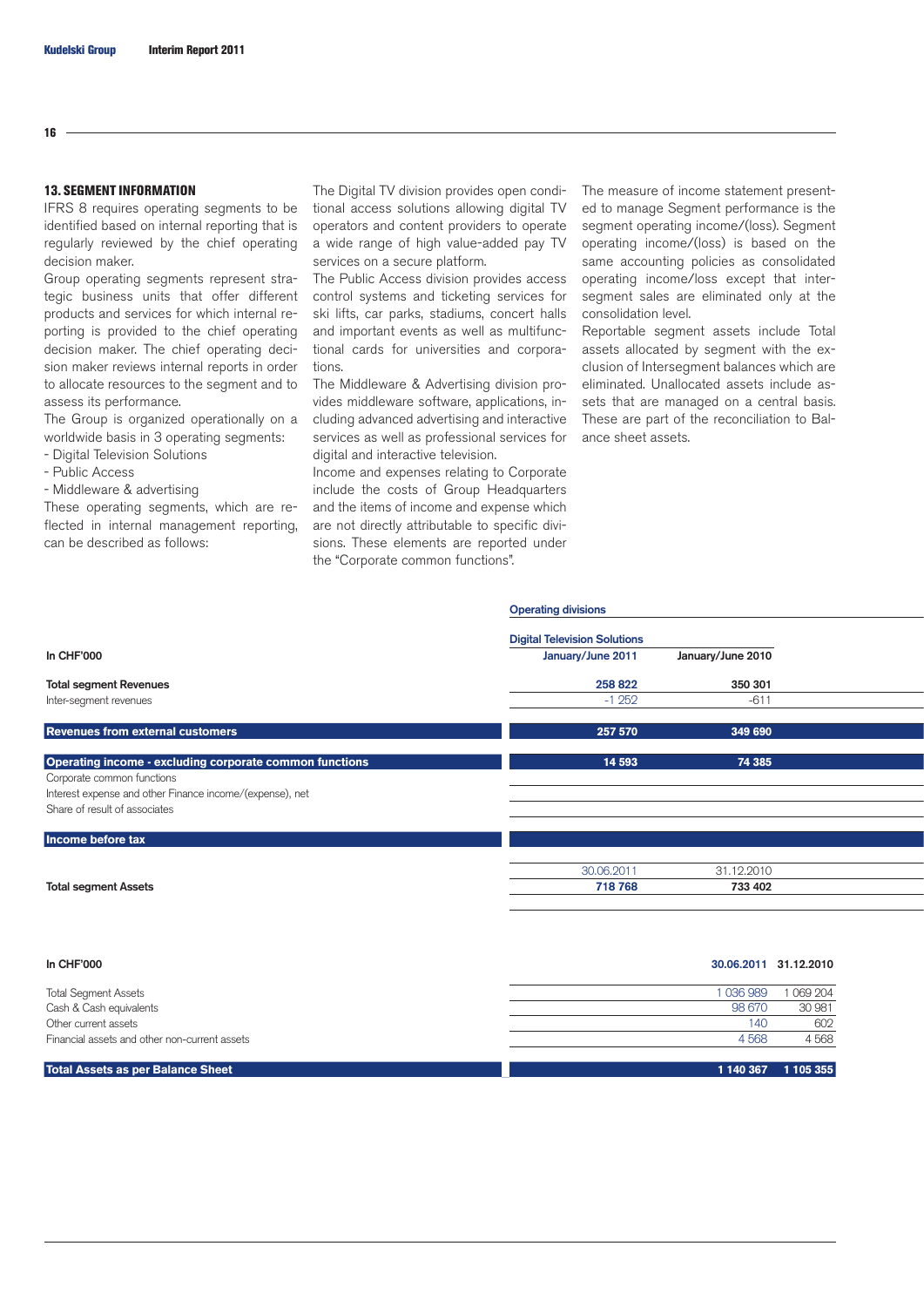| <b>Kudelski Group</b> | <b>Interim Report 2011</b> |
|-----------------------|----------------------------|
|-----------------------|----------------------------|

|                   | <b>Total</b>      |                   | <b>Middleware &amp; Advertising</b> |                   | <b>Public Access</b> |
|-------------------|-------------------|-------------------|-------------------------------------|-------------------|----------------------|
| January/June 2010 | January/June 2011 | January/June 2010 | January/June 2011                   | January/June 2010 | January/June 2011    |
| 506 366           | 402 913           | 70 335            | 65 405                              | 85 730            | 78 686               |
| $-4416$           | $-10708$          | $-3770$           | $-9361$                             | $-35$             | $-95$                |
| 501 950           | 392 205           | 66 565            | 56 044                              | 85 695            | 78 591               |
| 58 662            | 7 2 4 8           | $-5973$           | $-676$                              | $-9750$           | $-6669$              |
| $-111144$         | $-10336$          |                   |                                     |                   |                      |
| $-14114$          | $-7122$           |                   |                                     |                   |                      |
| 4 100             | 177               |                   |                                     |                   |                      |
| 37 504            | $-10033$          |                   |                                     |                   |                      |
| 31.12.2010        | 30.06.2011        | 31.12.2010        | 30.06.2011                          | 31.12.2010        | 30.06.2011           |
| 1 069 204         | 1036989           | 180 380           | 186 190                             | 155 422           | 132 031              |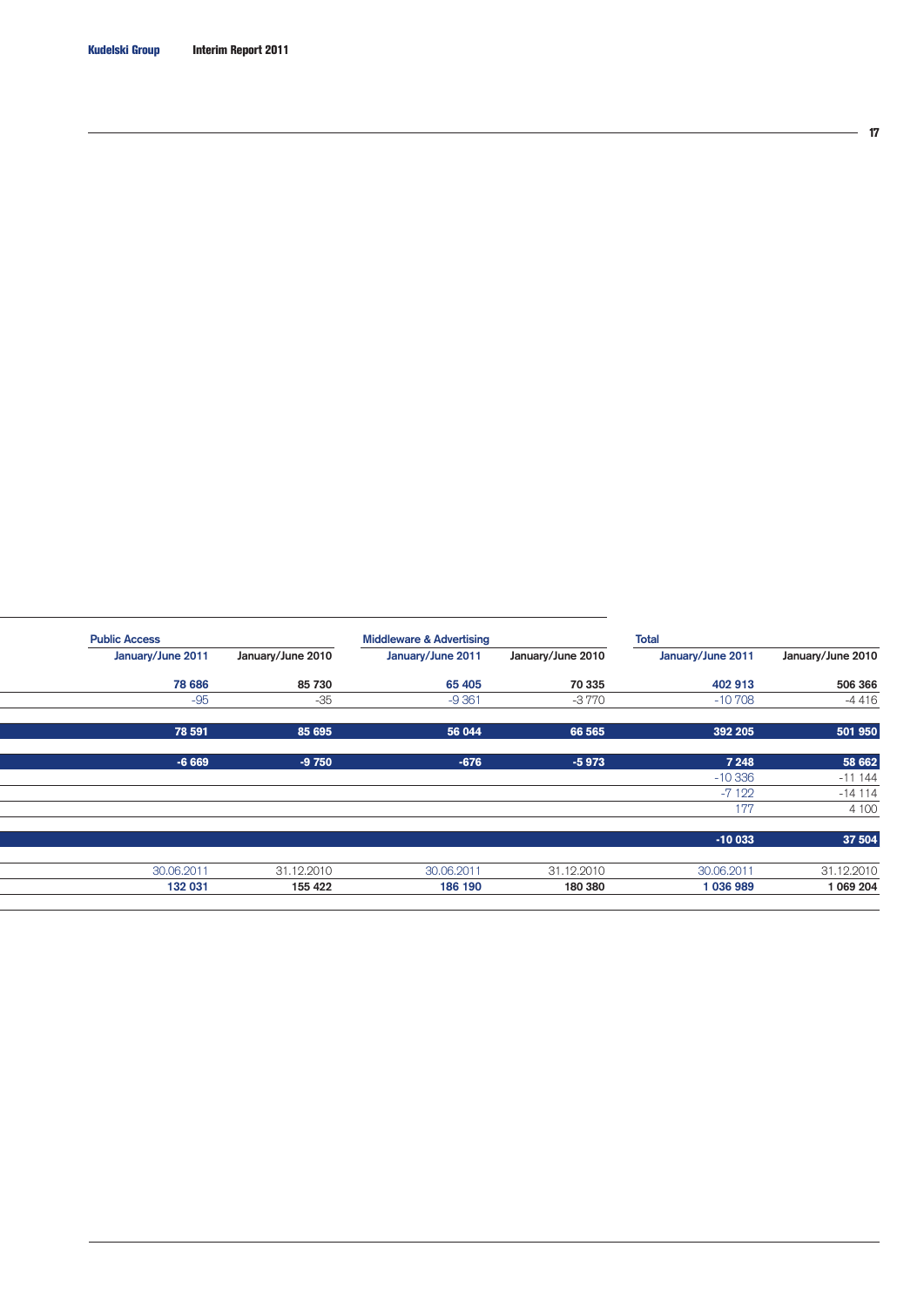# AGENDA 2012

Release of 2011 financial results 23 February 2012 Annual general meeting 15 May 2012

### KUDELSKI SA

22-24, route de Genève PO Box 134 1033 Cheseaux Switzerland

Tel. +41 21 732 01 01 Fax +41 21 732 01 00 info@nagra.com www.nagra.com

Investor relations: Santino Rumasuglia Tel. +41 21 732 01 24 ir@nagra.com

### DISCI AIMER

This document contains forward-looking statements, including, but not limited to, statements that are predications of or indicate future events, trends, plans or objectives. These statements are subject to known and unknown risks and uncertainties and could be affected by other factors that could cause actual results, plans and objectives to differ materially from those expressed or implied in the forward-looking statements. Potential risks and uncertainties include such factors as general economic conditions, performance of financial market, competitive factors and changes in laws and regulations.

© 2011 Kudelski SA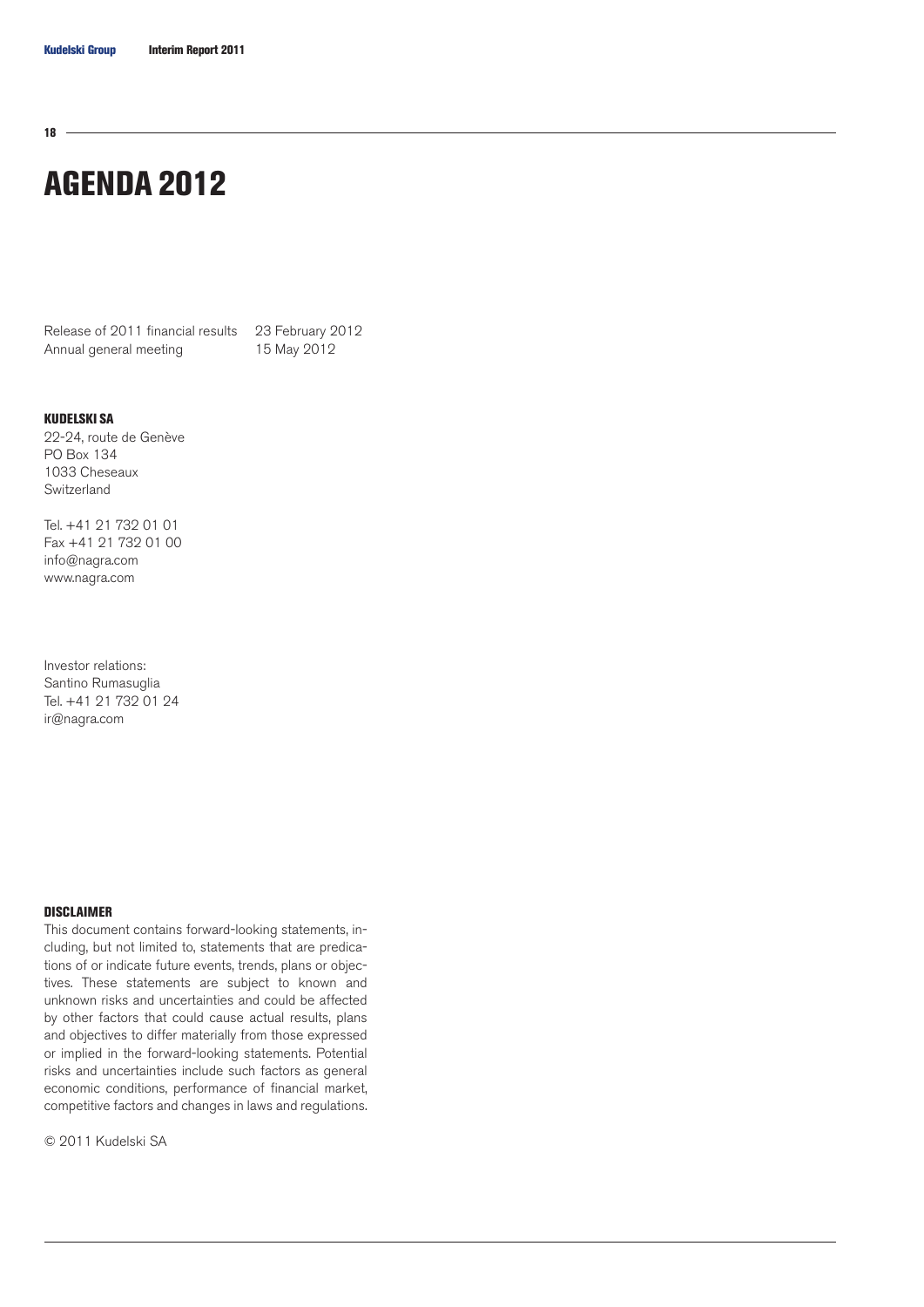Kudelski Group Interim Report 2011